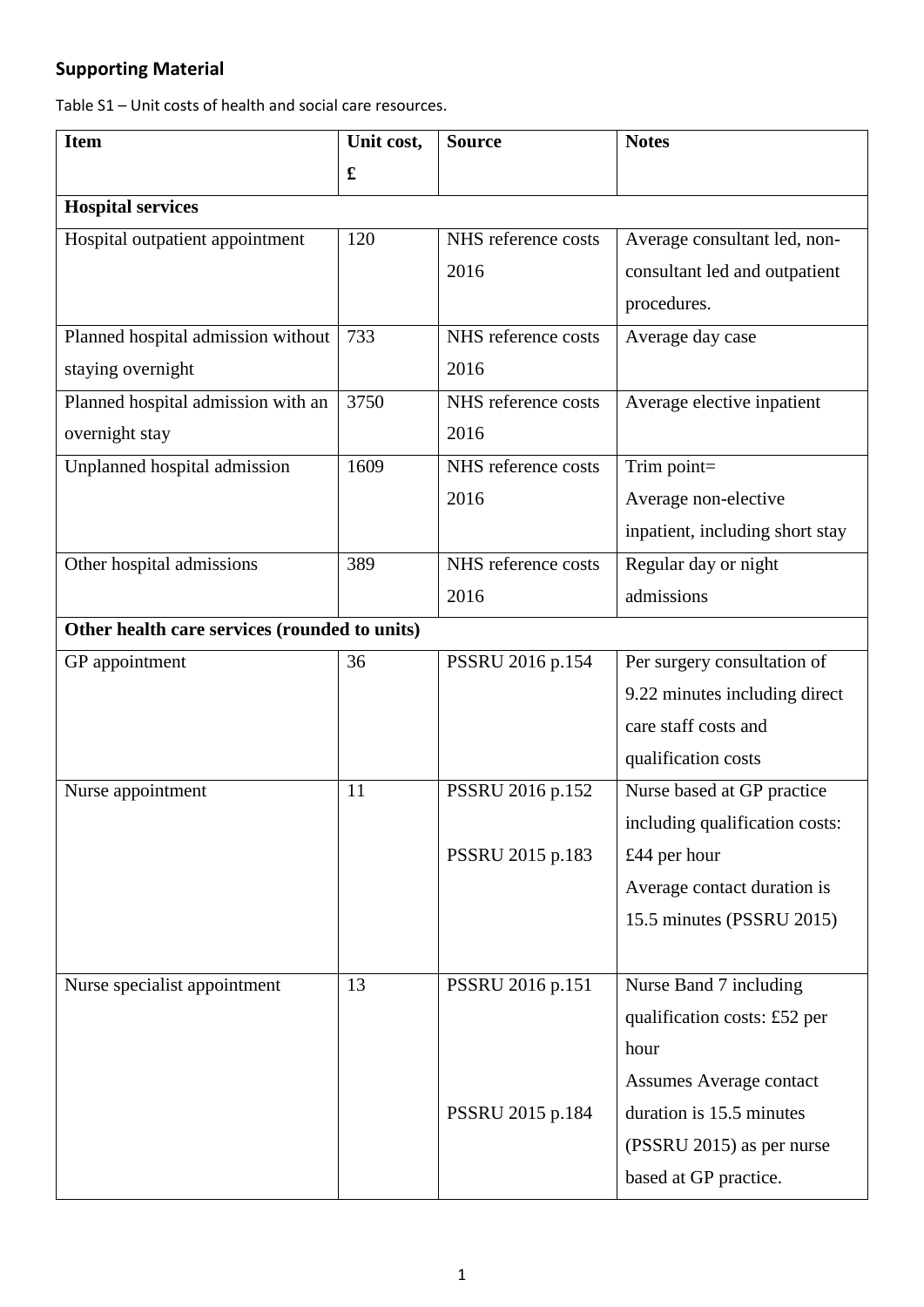| <b>Item</b>                        | Unit cost,     | <b>Source</b>      | <b>Notes</b>                    |
|------------------------------------|----------------|--------------------|---------------------------------|
|                                    | £              |                    |                                 |
| Therapist appointment:             | 9              | PSSRU 2016 p.194   | Allied health professionals     |
| occupational therapist,            |                |                    | Band 5: £34 per hour            |
| physiotherapist, speech therapist, |                |                    | <b>Assumes Average contact</b>  |
| chiropodist, podiatrist            |                |                    | duration is 15.5 minutes        |
|                                    |                |                    | (PSSRU 2015) as per nurse       |
|                                    |                |                    | based at GP practice.           |
| <b>Social care services</b>        |                |                    |                                 |
| Home care, per appointment         | 12             | PSSRU 2016 p.169   | Face-to-face weekday: £24 per   |
|                                    |                |                    | hour                            |
|                                    |                |                    | Assume 30 minutes per           |
|                                    |                |                    | session (ref UKHCA 2016)        |
|                                    |                |                    | report)                         |
| Day care, per hour                 | 61             | PSSRU 2016 p.37    | £61 per client attendance       |
|                                    |                |                    |                                 |
| Meals, per meal                    | $\overline{4}$ | Glendenning et al. |                                 |
|                                    |                | p.201; inflated to |                                 |
|                                    |                | 2015-16            |                                 |
| Social service appointment: social | 20             | PSSRU 2016 p.165   | Per hour of client-related work |
| worker                             |                |                    | including qualifications= $£79$ |
|                                    |                |                    | <b>Assumes Average contact</b>  |
|                                    |                |                    | duration is 15.5 minutes        |
|                                    |                |                    | (PSSRU 2015) as per nurse       |
|                                    |                |                    | based at GP practice.           |
| Memory café, per session           | 14             | Rotary club 2015   | Based on example of memory      |
|                                    |                |                    | café, at £138.33/monthly        |
|                                    |                |                    | session. Assumes 10 carer-      |
|                                    |                |                    | dementia pairs per session.     |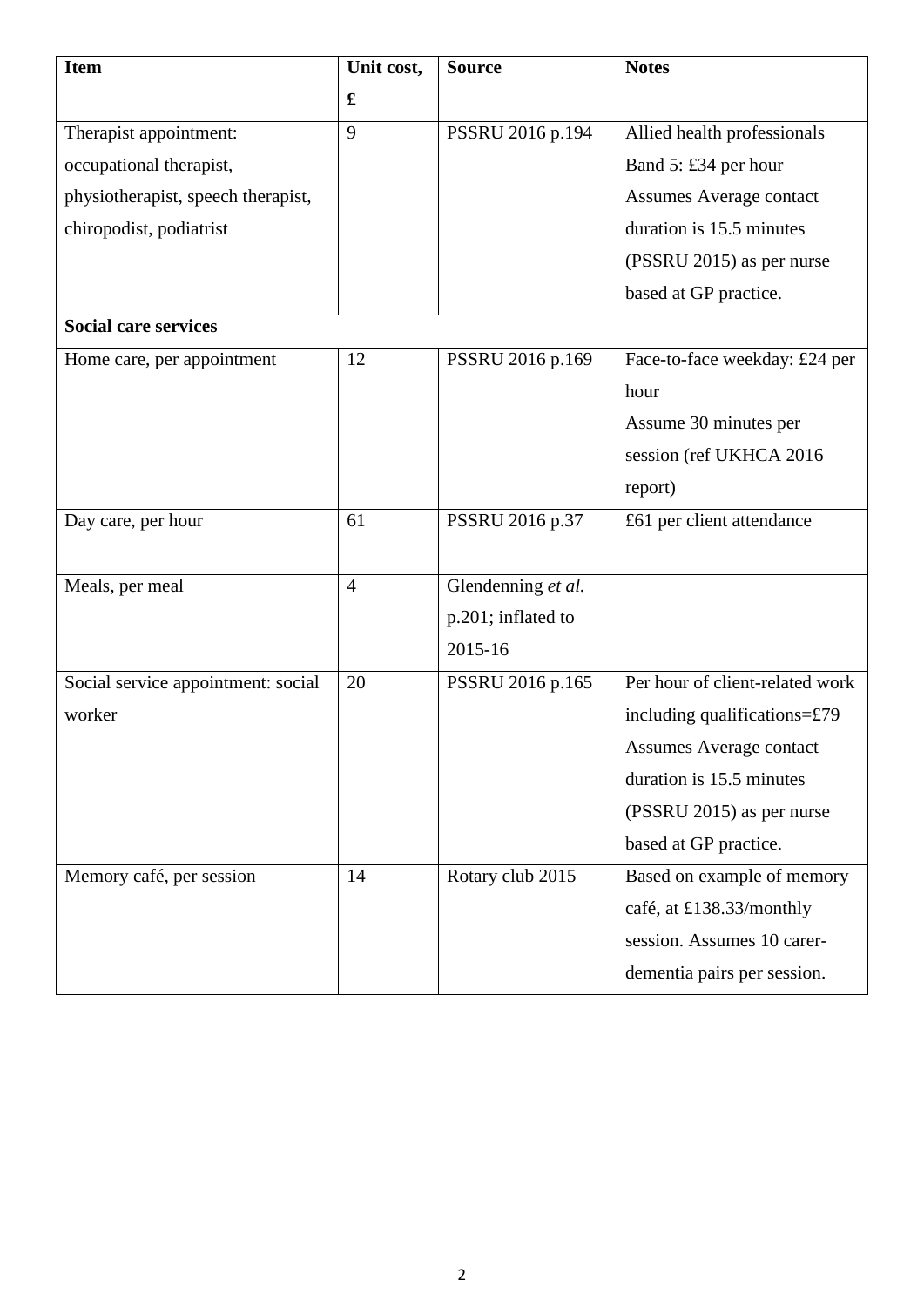Table S2 – Unit costs used for costing informal care with proxy good method.

| <b>Item</b>            | Unit cost,        | <b>Source</b>     | <b>Notes</b>            | <b>Informal care</b>   |
|------------------------|-------------------|-------------------|-------------------------|------------------------|
|                        | $\mathbf f$       |                   |                         | activity               |
| Paid carer, per hour   | $\overline{24.6}$ | <b>PSSRU 2016</b> | Weighted average of     | Personal care,         |
|                        |                   | p.169             | weekday, night and      | physical help, keeping |
|                        |                   |                   | weekend hours.          | company, transport,    |
|                        |                   |                   |                         | keeping an eye         |
| Citizen Advice Bureau  | 52                | <b>PSSRU 2016</b> | Knapp et al., 2013 used | Dealing with care      |
| adviser, per hour      |                   | p.171             | the cost of a family    | services and benefits  |
|                        |                   |                   | support worker to       |                        |
|                        |                   |                   | reflect the cost of an  |                        |
|                        |                   |                   | adviser.                |                        |
| Finance administrator, | 25                | <b>PSSRU 2016</b> | Finance officer is at   | Dealing with other     |
| per hour               |                   | p.146; NHS        | Agenda for change       | paperwork and          |
|                        |                   | Agenda for        | Band 3 (here).          | financial matters      |
|                        |                   | change            |                         |                        |
| Cleaner/handy person,  | 21                | <b>PSSRU 2016</b> | Housekeeping assistant  | Practical help         |
| per hour               |                   | p.146             | is at Agenda for change |                        |
|                        |                   |                   | Band 1. Mid-point       |                        |
|                        |                   |                   | Band 1 is £15,500/year. |                        |
|                        |                   |                   | See here. Calculated    |                        |
|                        |                   |                   | from the ratio          |                        |
|                        |                   |                   | wages/hourly cost Band  |                        |
|                        |                   |                   | 2.                      |                        |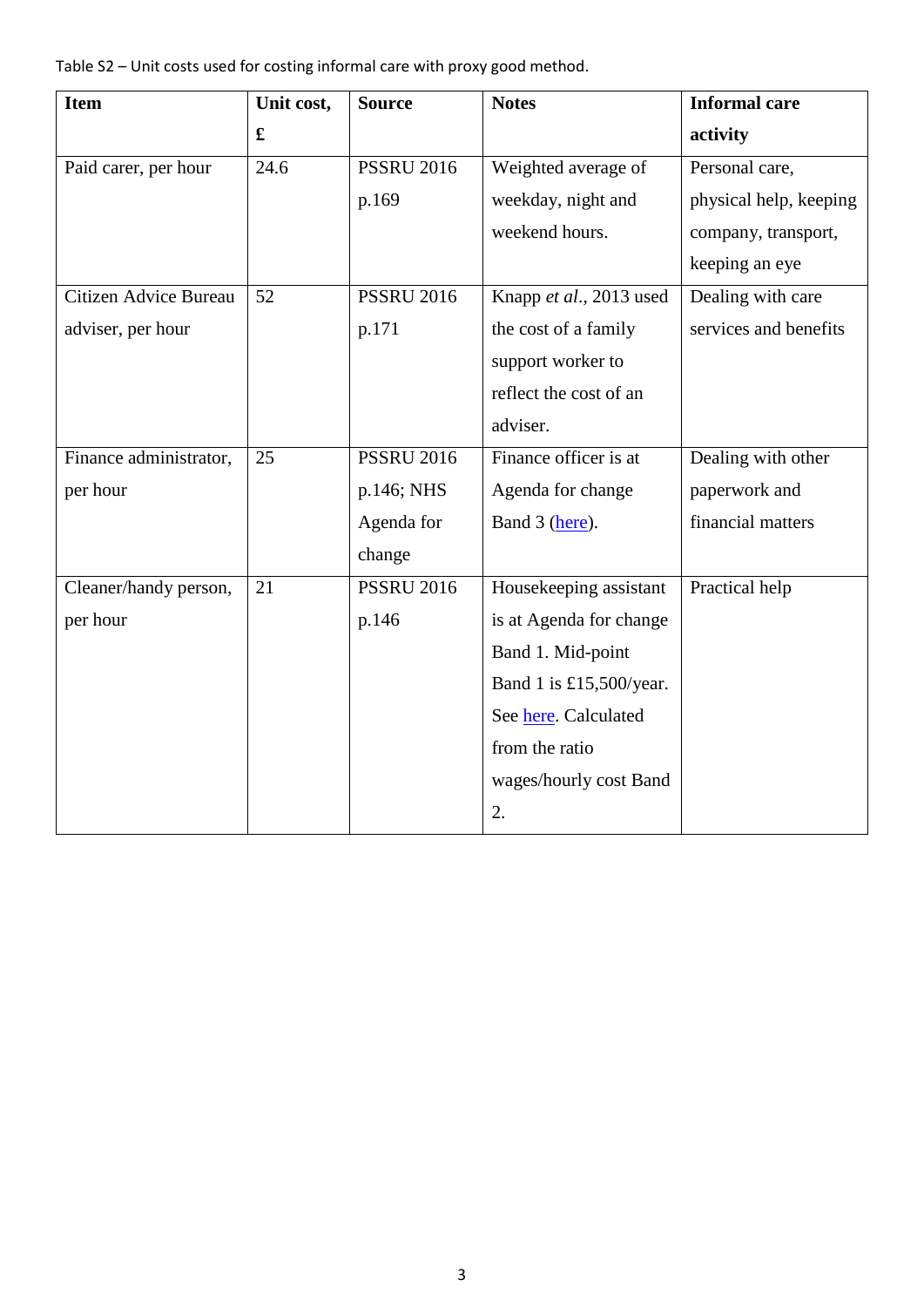## Table S3 – Descriptive statistics on Admiral Nursing dummy and observed confounders.

|                                |                                                                                   |           |                | All carers     |                |                | AN             |                | Non-AN         |
|--------------------------------|-----------------------------------------------------------------------------------|-----------|----------------|----------------|----------------|----------------|----------------|----------------|----------------|
|                                | Covariate                                                                         | Freq      | Mean           |                | 95% CI         | Freq           | Mean           | Freq           | Mean           |
|                                | Admiral nursing                                                                   | 132       | 46.8%          | 41.0%          | 52.7%          | 132            | 100.0%         | $\pmb{0}$      | 0.0%           |
|                                | Male (ref)                                                                        | 87        | 30.9%          | 25.7%          | 36.5%          | 45             | 34.1%          | 42             | 28.0%          |
|                                | Female                                                                            | 195       | 69.1%          | 63.5%          | 74.3%          | 87             | 65.9%          | 108            | 72.0%          |
|                                | 16 to 54 years old (ref)                                                          | 50        | 17.7%          | 13.7%          | 22.7%          | 16             | 12.1%          | 34             | 22.7%          |
|                                | 55 to 64 years old                                                                | 71        | 25.2%          | 20.4%          | 30.6%          | 29             | 22.0%          | 42             | 28.0%          |
|                                | 65 to 69 years old                                                                | 31        | 11.0%          | 7.8%           | 15.2%          | $17\,$         | 12.9%          | 14             | 9.3%           |
|                                | 70 to 74 years old                                                                | 42        | 14.9%          | 11.2%          | 19.6%          | 22             | 16.7%          | 20             | 13.3%          |
|                                | 75 years or older                                                                 | 88        | 31.2%          | 26.0%          | 36.9%          | 48             | 36.4%          | 40             | 26.7%          |
|                                | Below university education (ref)                                                  | 203       | 72.0%          | 66.4%          | 76.9%          | 102            | 77.3%          | 101            | 67.3%          |
|                                | Bachelor's degree                                                                 | 55        | 19.5%          | 15.3%          | 24.6%          | 26             | 19.7%          | 29             | 19.3%          |
|                                | Master's degree and above                                                         | 24        | 8.5%           | 5.8%           | 12.4%          | 4              | 3.0%           | 20             | 13.3%          |
|                                | Full/part-time job                                                                | 59        | 20.9%          | 16.5%          | 26.1%          | 21             | 15.9%          | 38             | 25.3%          |
|                                | Look after full time                                                              | 70        | 24.8%          | 20.1%          | 30.2%          | 39             | 29.5%          | 31             | 20.7%          |
|                                | Retired                                                                           | 164       | 58.2%          | 52.3%          | 63.8%          | 81             | 61.4%          | 83             | 55.3%          |
| Carer characteristics          | No financial difficulties (ref)                                                   | 66        | 23.4%          | 18.8%          | 28.7%          | 26             | 19.7%          | 40             | 26.7%          |
|                                | Some financial difficulties                                                       | 92        | 32.6%          | 27.4%          | 38.3%          | 41             | 31.1%          | 51             | 34.0%          |
|                                | Severe financial difficulties                                                     | 89        | 31.6%          | 26.4%          | 37.3%          | 50             | 37.9%          | 39             | 26.0%          |
|                                | Don't know/prefer not to say                                                      | 35        | 12.4%          | 9.0%           | 16.8%          | 15             | 11.4%          | 20             | 13.3%          |
|                                | EQ-5D score                                                                       | 282       | 0.774          | 0.752          | 0.795          | 132            | 0.752          | 150            | 0.793          |
|                                | Main carer (ref)                                                                  | 261       | 92.6%          | 88.8%          | 95.1%          | 129            | 97.7%          | 132            | 88.0%          |
|                                | Joint or not main carer                                                           | 21        | 7.5%           | 4.9%           | 11.2%          | 3              | 2.3%           | 18             | 12.0%          |
|                                | Care recipient's spouse/partner (ref)                                             | 190       | 67.4%          | 61.7%          | 72.6%          | 98             | 74.2%          | 92             | 61.3%          |
|                                | Care recipient's child/child-in-law                                               | 81        | 28.7%          | 23.7%          | 34.3%          | 30             | 22.7%          | 51             | 34.0%          |
|                                | Other relationship with care recipient                                            | $11\,$    | 3.9%           | 2.2%           | 6.9%           | $\overline{4}$ | 3.0%           | $\overline{7}$ | 4.7%           |
|                                | Personal care                                                                     | 198       | 70.2%          | 64.6%          | 75.3%          | 99             | 75.0%          | 99             | 66.0%          |
|                                | Physical care                                                                     | 136       | 48.2%          | 42.4%          | 54.1%          | 71             | 53.8%          | 65             | 43.3%          |
|                                | Total hours of care                                                               | 282       | 12             | 11             | 13             | 132            | 13             | 150            | 11             |
|                                | Caring for less than 1 year (ref)                                                 | 18        | 6.4%           | 4.0%           | 9.9%           | 6              | 4.6%           | 12             | 8.0%           |
|                                | Caring for 1 to 3 years                                                           | 91        | 32.3%          | 27.0%          | 38.0%          | 48             | 36.4%          | 43             | 28.7%          |
|                                | Caring for 3 to 5 years                                                           | 78        | 27.7%          | 22.7%          | 33.2%          | 31             | 23.5%          | 47             | 31.3%          |
|                                | Caring for 5 to 10 years                                                          | 66        | 23.4%          | 18.8%          | 28.7%          | 33             | 25.0%          | 33             | 22.0%          |
|                                | Caring for 10 years or more                                                       | 29        | 10.3%          | 7.2%           | 14.4%          | 14             | 10.6%          | 15             | 10.0%          |
|                                | Replacement for a break (ref)                                                     | 116       | 41.1%          | 35.5%          | 47.0%          | 43             | 32.6%          | 73             | 48.7%          |
|                                | No replacement for a break                                                        | 166       | 58.9%          | 53.0%          | 64.5%          | 89             | 67.4%          | 77             | 51.3%          |
|                                | 45 to 64 years old (ref)                                                          | 28        | 9.9%           | 6.9%           | 14.0%          | 10             | 7.6%           | 18             | 12.0%          |
|                                | 65 to 74 years old                                                                | 57        | 20.2%          | 15.9%          | 25.3%          | 28             | 21.2%          | 29             | 19.3%          |
|                                | 75 years or older old                                                             | 197       | 69.9%          | 64.2%          | 75.0%          | 94             | 71.2%          | 103            | 68.7%          |
|                                | Duration of symptoms under 1 year (ref)                                           | 13        | 4.6%           | 2.7%           | 7.8%           | 8              | 6.1%           | 5              | 3.3%           |
|                                | Duration of symptoms from 1 to 5 years<br>Duration of symptoms from 6 to 10 years | 166<br>79 | 58.9%<br>28.0% | 53.0%<br>23.1% | 64.5%<br>33.6% | 79<br>35       | 59.8%<br>26.5% | 87<br>44       | 58.0%<br>29.3% |
|                                | Duration of symptoms for 11 years or more                                         | 24        | 8.5%           | 5.8%           | 12.4%          | 10             | 7.6%           | 14             | 9.3%           |
|                                | Formal diagnosis of dementia (ref)                                                | 272       | 96.5%          | 93.5%          | 98.1%          | 128            | 97.0%          | 144            | 96.0%          |
|                                | No diagnosis of dementia/don't know                                               | 10        | 3.6%           | 1.9%           | 6.5%           | 4              | 3.0%           | 6              | 4.0%           |
| Care recipient characteristics | Alzheimer's                                                                       | 171       | 60.6%          | 54.8%          | 66.2%          | 68             | 51.5%          | 103            | 68.7%          |
|                                | Vascular dementia                                                                 | 94        | 33.3%          | 28.0%          | 39.1%          | 58             | 43.9%          | 36             | 24.0%          |
|                                | Other dementia                                                                    | 76        | 27.0%          | 22.1%          | 32.5%          | 34             | 25.8%          | 42             | 28.0%          |
|                                | Mild perceived severity (ref)                                                     | 29        | 10.3%          | 7.2%           | 14.4%          | 9              | 6.8%           | 20             | 13.3%          |
|                                | Moderate perceived severity                                                       | 178       | 63.1%          | 57.3%          | 68.6%          | 85             | 64.4%          | 93             | 62.0%          |
|                                | Severe perceived severity                                                         | 75        | 26.6%          | 21.7%          | 32.1%          | 38             | 28.8%          | 37             | 24.7%          |

Obs=total number of observations; Freq=number of observations for each category (it is equivalent to Obs for continuous variables); Mean=proportion for dummy variables and average for continuous variables; CI=confidence intervals; ref=reference category.

The sample included 282 carers, of which 132 AN carers and 150 non-AN carers. The descriptive statistics reported in this table were calculated on the ASCOT-Carer score's sample.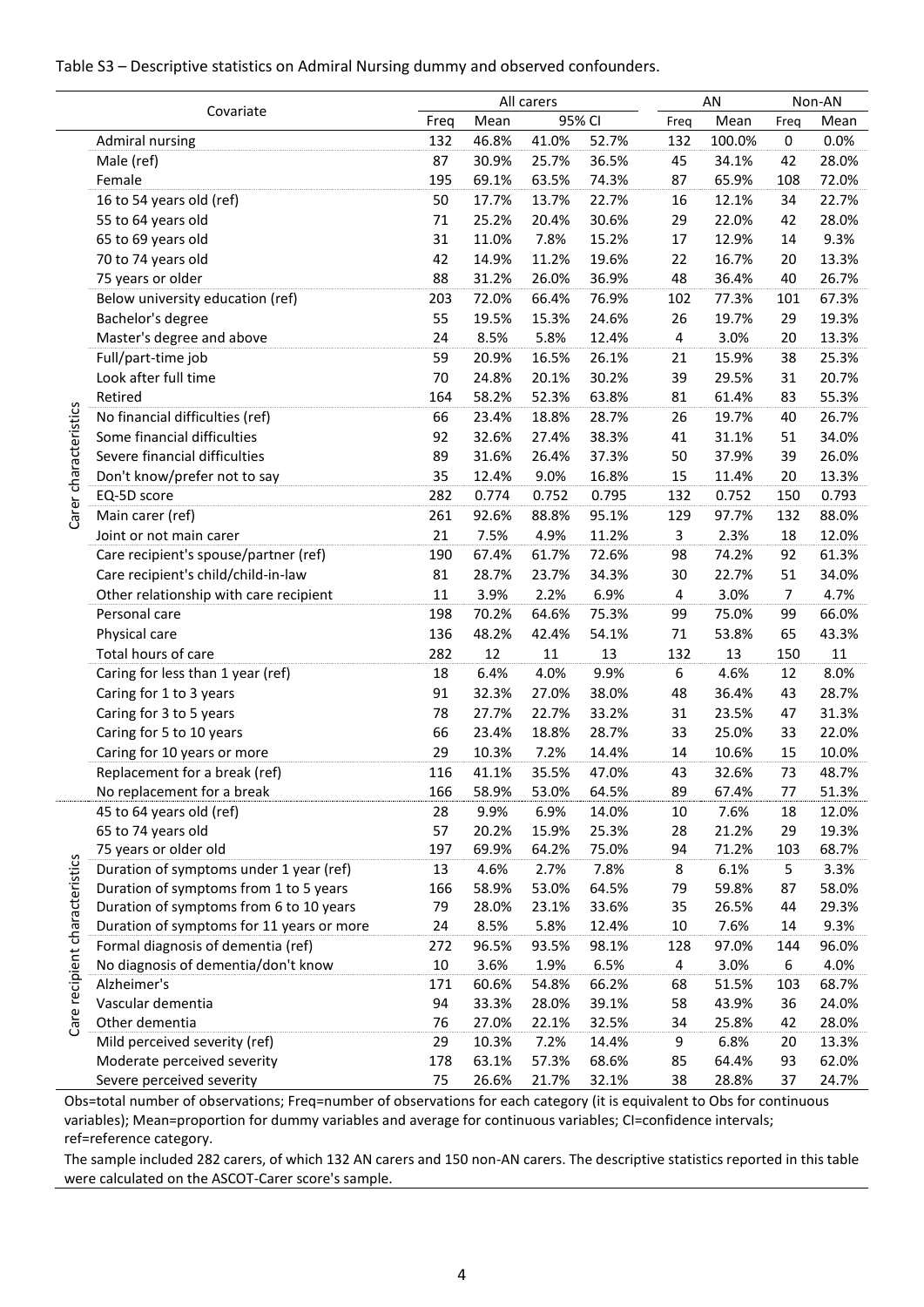## Table S4 – Full results of the regression analysis on outcomes.

|                                   |                                                                             |                  |                        | Self-efficacy                |                                     |                              |                        |
|-----------------------------------|-----------------------------------------------------------------------------|------------------|------------------------|------------------------------|-------------------------------------|------------------------------|------------------------|
|                                   | Variable                                                                    |                  | ASCOT-<br>Carer score  | on<br>symptoms<br>management | Self-<br>efficacy on<br>service use | Overall life<br>satisfaction | Happiness<br>yesterday |
|                                   | Admiral nursing                                                             | Coeff<br>Std Err | 0.382<br>(0.397)       | 1.243<br>(1.317)             | 1.990*<br>(1.060)                   | 0.087<br>(0.266)             | 0.433<br>(0.279)       |
|                                   | Female                                                                      | Coeff<br>Std Err | $-0.539$<br>(0.495)    | $-2.384$<br>(1.446)          | $-3.842***$<br>(1.232)              | $-0.166$<br>(0.334)          | 0.001<br>(0.344)       |
|                                   | 55 to 64 years old                                                          | Coeff<br>Std Err | $-0.134$<br>(0.705)    | $-2.399$<br>(1.982)          | $-1.712$<br>(1.853)                 | $-0.387$<br>(0.439)          | $-0.618$<br>(0.466)    |
|                                   | 65 to 69 years old                                                          | Coeff<br>Std Err | 0.127<br>(0.979)       | $-2.214$<br>(3.030)          | 0.596<br>(2.805)                    | $-0.181$<br>(0.664)          | $-0.300$<br>(0.719)    |
|                                   | 70 to 74 years old                                                          | Coeff<br>Std Err | 0.202<br>(0.903)       | $-1.761$<br>(2.777)          | 1.448<br>(2.510)                    | $-0.015$<br>(0.641)          | 0.227<br>(0.654)       |
|                                   | 75 years old or older                                                       | Coeff<br>Std Err | 0.833<br>(1.023)       | $-3.149$<br>(3.090)          | $-5.370*$<br>(2.796)                | 0.629<br>(0.721)             | 0.545<br>(0.735)       |
|                                   | Bachelor's degree                                                           | Coeff<br>Std Err | $-0.483$<br>(0.444)    | $-2.408*$<br>(1.441)         | $-2.403*$<br>(1.293)                | $-0.456$<br>(0.300)          | $-0.467$<br>(0.313)    |
|                                   | Master's degree and above                                                   | Coeff<br>Std Err | $-0.871$<br>(0.685)    | $-3.096$<br>(2.494)          | $-1.205$<br>(1.849)                 | $-0.083$<br>(0.508)          | 0.157<br>(0.540)       |
|                                   | Full/part-time job                                                          | Coeff<br>Std Err | $1.212*$<br>(0.663)    | 2.045<br>(2.039)             | 1.227<br>(1.886)                    | 0.069<br>(0.401)             | $-0.042$<br>(0.430)    |
|                                   | Look after full time                                                        | Coeff<br>Std Err | 0.273<br>(0.486)       | 0.264<br>(1.534)             | 0.743<br>(1.397)                    | 0.050<br>(0.319)             | 0.055<br>(0.346)       |
|                                   | Retired                                                                     | Coeff<br>Std Err | $1.159**$<br>(0.564)   | 2.216<br>(1.893)             | 2.152<br>(1.643)                    | 0.289<br>(0.376)             | 0.499<br>(0.403)       |
|                                   | Some financial difficulties                                                 | Coeff<br>Std Err | $-1.531***$<br>(0.580) | $-1.384$<br>(1.802)          | $-3.928***$<br>(1.419)              | $-0.830**$<br>(0.378)        | $-1.075***$<br>(0.389) |
| Carer characteristics             | $-2.281***$<br>Coeff<br>Severe financial difficulties<br>Std Err<br>(0.605) |                  | $-2.936$<br>(1.800)    | $-3.926***$<br>(1.399)       | $-1.308***$<br>(0.393)              | $-1.382***$<br>(0.403)       |                        |
|                                   | Don't know/prefer not to say                                                | Coeff<br>Std Err | $-2.636***$<br>(0.782) | $-1.904$<br>(2.338)          | $-4.371**$<br>(1.837)               | $-0.740$<br>(0.472)          | $-1.136**$<br>(0.490)  |
|                                   | EQ-5D score                                                                 | Coeff<br>Std Err | $7.131***$<br>(1.145)  | 13.295***<br>(3.722)         | 8.581***<br>(2.887)                 | $4.129***$<br>(0.934)        | 4.160***<br>(0.957)    |
|                                   | Joint or not main carer                                                     | Coeff<br>Std Err | 0.543<br>(0.962)       | 2.790<br>(1.898)             | 3.307<br>(2.112)                    | $0.823*$<br>(0.483)          | 0.535<br>(0.484)       |
|                                   | Care recipient's child/child-in-law                                         | Coeff<br>Std Err | 0.889<br>(0.818)       | 0.375<br>(2.534)             | $-2.327$<br>(2.211)                 | 0.336<br>(0.570)             | 0.407<br>(0.603)       |
|                                   | Other relationship with care recipient                                      | Coeff<br>Std Err | 0.063<br>(1.262)       | $-4.703$<br>(3.610)          | $-5.352*$<br>(3.094)                | $-0.200$<br>(0.806)          | $-0.206$<br>(0.720)    |
|                                   | Personal care                                                               | Coeff<br>Std Err | $-0.495$<br>(0.505)    | $-1.076$<br>(1.553)          | $-0.896$<br>(1.294)                 | $-0.214$<br>(0.314)          | $-0.031$<br>(0.350)    |
|                                   | Physical care                                                               | Coeff<br>Std Err | $-0.578$<br>(0.468)    | $2.578*$<br>(1.436)          | 0.964<br>(1.201)                    | 0.108<br>(0.319)             | 0.003<br>(0.344)       |
|                                   | Total hours of care                                                         | Coeff<br>Std Err | $-0.084***$<br>(0.030) | $0.213**$<br>(0.094)         | 0.042<br>(0.081)                    | $-0.023$<br>(0.018)          | $-0.029$<br>(0.019)    |
|                                   | Caring for 1 to 3 years                                                     | Coeff<br>Std Err | $-0.142$<br>(1.082)    | 2.512<br>(2.976)             | $6.458***$<br>(2.160)               | 0.274<br>(0.719)             | 0.765<br>(0.669)       |
|                                   | Caring for 3 to 5 years                                                     | Coeff<br>Std Err | $-0.195$<br>(1.142)    | 1.496<br>(3.174)             | 4.667**<br>(2.213)                  | 0.331<br>(0.742)             | 0.895<br>(0.710)       |
|                                   | Caring for 5 to 10 years                                                    | Coeff<br>Std Err | $-0.108$<br>(1.211)    | 2.149<br>(3.386)             | 5.895**<br>(2.397)                  | $-0.141$<br>(0.771)          | 0.453<br>(0.774)       |
|                                   | Caring for 10 years or more                                                 | Coeff<br>Std Err | $-0.658$<br>(1.342)    | 0.493<br>(4.155)             | 4.568<br>(3.045)                    | $-0.021$<br>(0.845)          | 0.360<br>(0.892)       |
|                                   | No replacement for a break                                                  | Coeff<br>Std Err | $-1.192***$<br>(0.440) | $-3.433**$<br>(1.341)        | $-2.829***$<br>(1.083)              | $-0.746***$<br>(0.281)       | $-0.772***$<br>(0.293) |
|                                   | 65 to 74 years old                                                          | Coeff<br>Std Err | 0.782<br>(0.708)       | 0.187<br>(2.736)             | 1.552<br>(2.078)                    | 0.529<br>(0.507)             | 0.640<br>(0.520)       |
|                                   | 75 years old or older                                                       | Coeff<br>Std Err | 0.665<br>(0.762)       | 2.396<br>(2.884)             | 4.932**<br>(2.095)                  | 0.290<br>(0.575)             | 0.367<br>(0.563)       |
| Care recipient<br>characteristics | Symptoms for 1 to 5 years                                                   | Coeff<br>Std Err | 0.107<br>(1.175)       | 1.565<br>(3.644)             | 0.402<br>(3.661)                    | 0.961<br>(0.760)             | $-0.185$<br>(0.635)    |
|                                   | Symptoms for 6 to 10 years                                                  | Coeff<br>Std Err | $-0.247$<br>(1.289)    | 2.725<br>(4.091)             | 0.117<br>(4.004)                    | 1.260<br>(0.861)             | 0.429<br>(0.798)       |
|                                   | Symptoms for 11 years or more                                               | Coeff            | 0.993                  | 6.705                        | 1.174                               | $1.567*$                     | 0.985                  |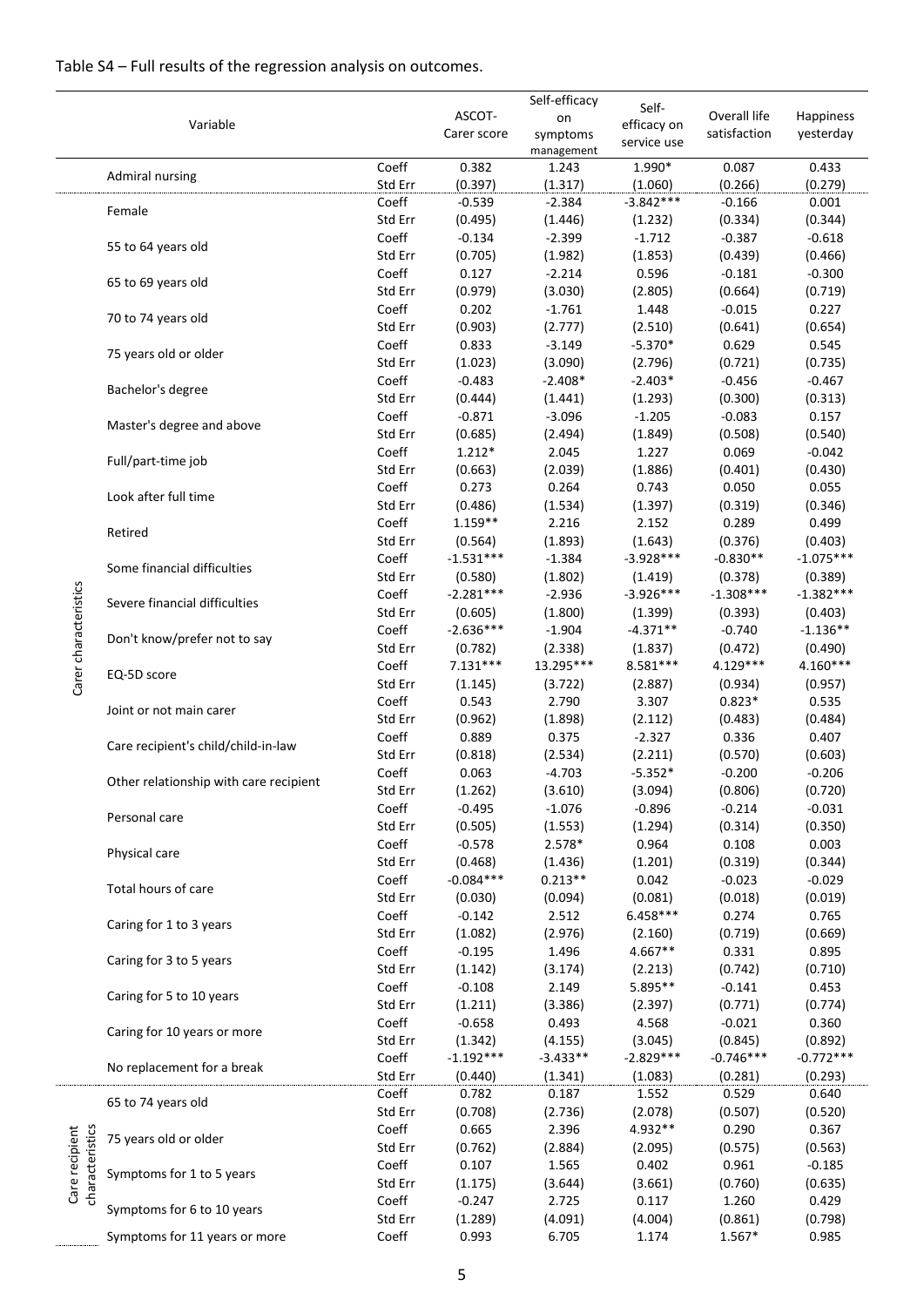|                                     | Std Err | (1.450)    | (4.809)     | (4.508)     | (0.910)     | (0.953)     |
|-------------------------------------|---------|------------|-------------|-------------|-------------|-------------|
|                                     | Coeff   | $-1.424$   | $-6.734***$ | $-4.891*$   | $-0.208$    | $-0.329$    |
| No diagnosis of dementia/don't know | Std Err | (0.926)    | (2.574)     | (2.584)     | (0.454)     | (0.486)     |
| Vascular dementia                   | Coeff   | $-0.722$   | $-1.211$    | $-1.682$    | $-0.096$    | 0.159       |
|                                     | Std Err | (0.445)    | (1.373)     | (1.148)     | (0.308)     | (0.326)     |
| Other dementia                      | Coeff   | $-0.561$   | $-0.827$    | $-4.162***$ | $-0.062$    | 0.218       |
|                                     | Std Err | (0.450)    | (1.618)     | (1.308)     | (0.322)     | (0.338)     |
|                                     | Coeff   | $-0.585$   | $-2.828$    | $-3.692**$  | $-0.827*$   | $-1.012*$   |
| Moderate perceived severity         | Std Err | (0.715)    | (2.080)     | (1.688)     | (0.474)     | (0.531)     |
|                                     | Coeff   | $-1.722**$ | $-5.450**$  | $-4.208**$  | $-1.574***$ | $-1.795***$ |
| Severe perceived severity           | Std Err | (0.783)    | (2.533)     | (2.066)     | (0.552)     | (0.597)     |
| Constant                            | Coeff   | 7.928 ***  | 17.986***   | 18.970***   | 2.271       | $2.782*$    |
|                                     | Std Err | (2.007)    | (5.858)     | (4.716)     | (1.435)     | (1.482)     |
| Observations                        |         | 282        | 274         | 268         | 287         | 285         |
| R-squared                           |         | 0.459      | 0.260       | 0.350       | 0.340       | 0.335       |

Coeff=estimated coefficient; Std Err=robust standard errors.

Most of the coefficients on dummies are interpreted in relation to the reference category. The reference categories for carer characteristics are respectively: Male, Age 16 to 54 years, Below university education, No financial difficulties. The reference categories for the characteristics of the caring role are: Main carer status, Person with dementia is spouse/partner, Duration of caring under 1 year. Finally, the reference categories for the care recipient characteristics are: Age 45 to 64, Duration of symptoms under 1 year, Severity of dementia is Mild. Table 3 shows the reference categories.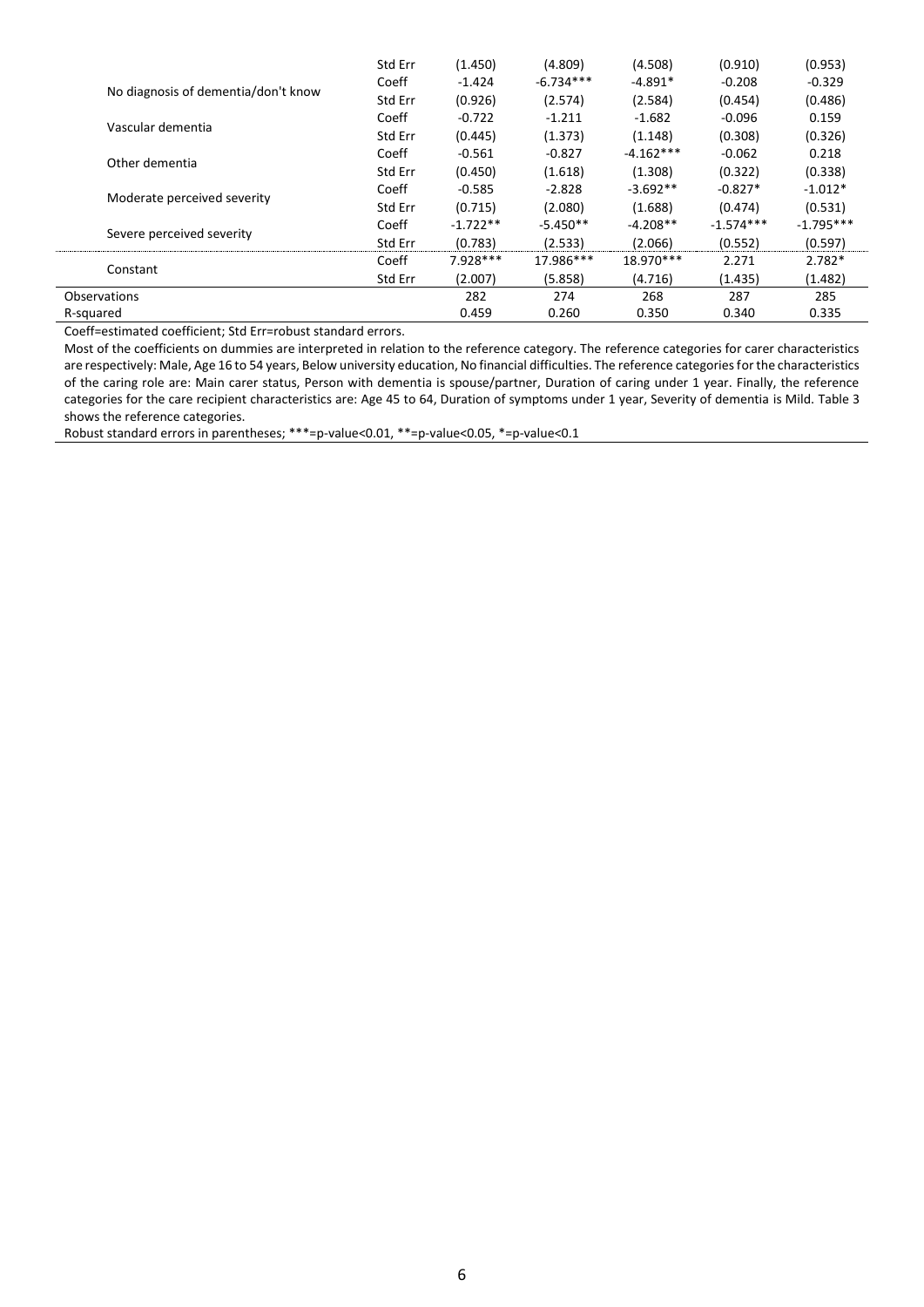|         | ASCOT-<br>Carer<br>score                                                       | Self-efficacy on<br>symptoms<br>management | Self-efficacy<br>on service<br>use | Overall life<br>satisfaction | Happiness<br>vesterday | Overall<br>costs                                                             | Carer's<br>healthcare<br>costs | Care<br>recipient's<br>healthcare<br>costs | Social care<br>costs |  |  |  |
|---------|--------------------------------------------------------------------------------|--------------------------------------------|------------------------------------|------------------------------|------------------------|------------------------------------------------------------------------------|--------------------------------|--------------------------------------------|----------------------|--|--|--|
|         |                                                                                |                                            |                                    |                              |                        | Regression with clustered standard errors within local authorities           |                                |                                            |                      |  |  |  |
|         |                                                                                |                                            |                                    |                              |                        |                                                                              |                                |                                            |                      |  |  |  |
| Coeff   | 0.361                                                                          | 1.020                                      | 1.651                              | 0.047                        | 0.375                  | 46.455                                                                       | $-183.693$                     | $-105.097$                                 | 77.329               |  |  |  |
| Std Err | (0.357)                                                                        | (1.454)                                    | (1.286)                            | (0.318)                      | (0.363)                | (193.965)                                                                    | (182.582)                      | (139.727)                                  | (105.901)            |  |  |  |
|         |                                                                                |                                            |                                    |                              |                        | Regression with local authority random effects and clustered standard errors |                                |                                            |                      |  |  |  |
| Coeff   | 0.361                                                                          | 1.020                                      | 1.078                              | 0.103                        | 0.490                  | 46.455                                                                       | $-178.775$                     | $-48.940$                                  | 77.333               |  |  |  |
| Std Err | (0.333)                                                                        | (1.353)                                    | (1.370)                            | (0.343)                      | (0.397)                | (177.772)                                                                    | (151.431)                      | (225.510)                                  | (98.388)             |  |  |  |
|         | Instrumental Variables with clustered standard errors within local authorities |                                            |                                    |                              |                        |                                                                              |                                |                                            |                      |  |  |  |
| Coeff   | 1.472                                                                          | 2.899                                      | 2.586                              | 0.174                        | 0.937                  | $-29.413$                                                                    | $-44.331$                      | 187.689                                    | -440.286             |  |  |  |
| Std Err | $(0.874)*$                                                                     | (2.651)                                    | (2.772)                            | (0.461)                      | $(0.454)$ **           | (336.732)                                                                    | (265.401)                      | (209.150)                                  | (293.622)            |  |  |  |

Table S5 – Regression and IV results after clustering standard errors or using local authority random effects.

Coeff=estimated coefficient on the Admiral Nursing dummy; Std Err=robust standard errors.

In all regressions, we controlled for carer characteristics (including gender, age, education, work situation, household financial difficulties, whether the carer was a sole carer, relationship with the care recipient, type and amount of time of care provided, number of years caring, availability of a replacement for a break, and HRQoL) and care recipient characteristics (including age, duration of symptoms of dementia, existence of a formal diagnosis, type of dementia such as Alzheimer, vascular dementia, or other type of dementia, and perceived severity of dementia). In the IV regression, the instrument was the travel time to the closest AN provider.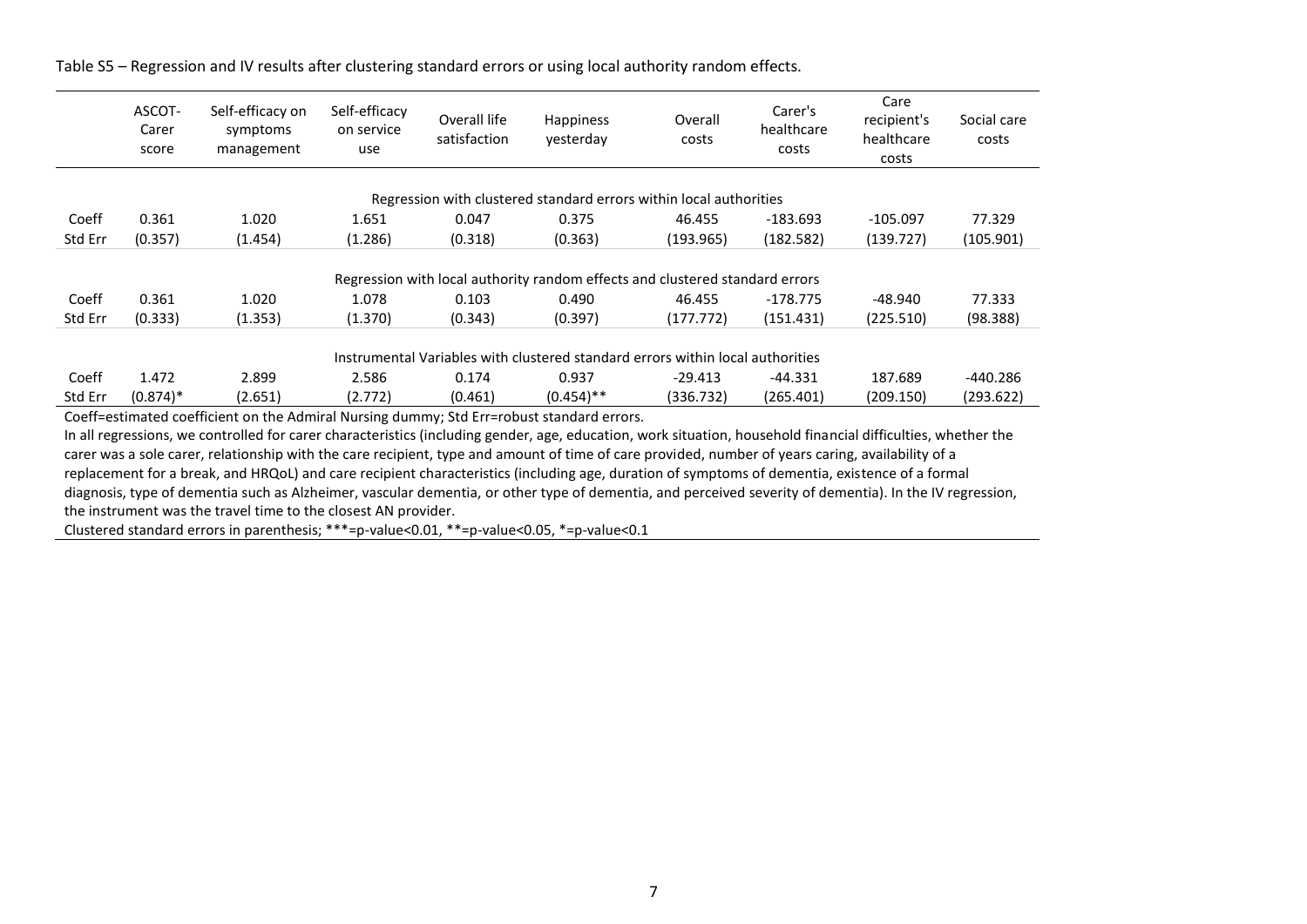|         | ASCOT-<br>Carer<br>score | Self-efficacy<br>on<br>symptoms<br>management        | Self-<br>efficacy on<br>service use | Overall life<br>satisfaction | Overall<br>Happiness<br>vesterday<br>costs |           | Carer's<br>healthcare<br>costs               | Care<br>recipient's<br>healthcare<br>costs | Social<br>care<br>costs |
|---------|--------------------------|------------------------------------------------------|-------------------------------------|------------------------------|--------------------------------------------|-----------|----------------------------------------------|--------------------------------------------|-------------------------|
|         |                          |                                                      |                                     |                              |                                            |           | Two-part model (logit, GLM with log link and |                                            |                         |
|         |                          | GLM regression with log link and normal distribution |                                     |                              |                                            |           | normal distribution)                         |                                            |                         |
| Coeff   | 0.168                    | 0.836                                                | 1.569                               | 0.078                        | 0.295                                      | 192.415   |                                              |                                            | 266.575                 |
| Std Err | (0.404)                  | (1.214)                                              | (0.987)                             | (0.249)                      | (0.251)                                    | (582.366) |                                              |                                            | (323.136)               |
|         |                          |                                                      |                                     |                              |                                            |           | Two-part model (logit, GLM with log link and |                                            |                         |
|         |                          | GLM regression with log link and gamma distribution  |                                     |                              |                                            |           |                                              | gamma distribution)                        |                         |
| Coeff   | 0.689                    | 1.663                                                | 2.522                               | 0.062                        | 0.613                                      | 409.218   | $-55.264$                                    | $-54.377$                                  | 118.241                 |
| Std Err | (0.425)                  | (1.401)                                              | $(1.175)$ **                        | (0.314)                      | $(0.339)*$                                 | (252.277) | (79.839)                                     | (93.319)                                   | (151.750)               |

Table S6 – Regression results using GLM for outcomes and two-part model for costs.

Coeff=estimated coefficient on the Admiral Nursing dummy; Std Err=robust standard errors.

The two-part model using GLM with log link and normal distribution in the second part did not converge when the dependent variable was the carer's healthcare costs and the care recipient's healthcare costs. Estimates are therefore omitted.

In all regressions, we controlled for carer characteristics (including gender, age, education, work situation, household financial difficulties, whether the carer was a sole carer, relationship with the care recipient, type and amount of time of care provided, number of years caring, availability of a replacement for a break, and HRQoL) and care recipient characteristics (including age, duration of symptoms of dementia, existence of a formal diagnosis, type of dementia such as Alzheimer, vascular dementia, or other type of dementia, and perceived severity of dementia). In the IV regression, the instrument was the travel time to the closest AN provider.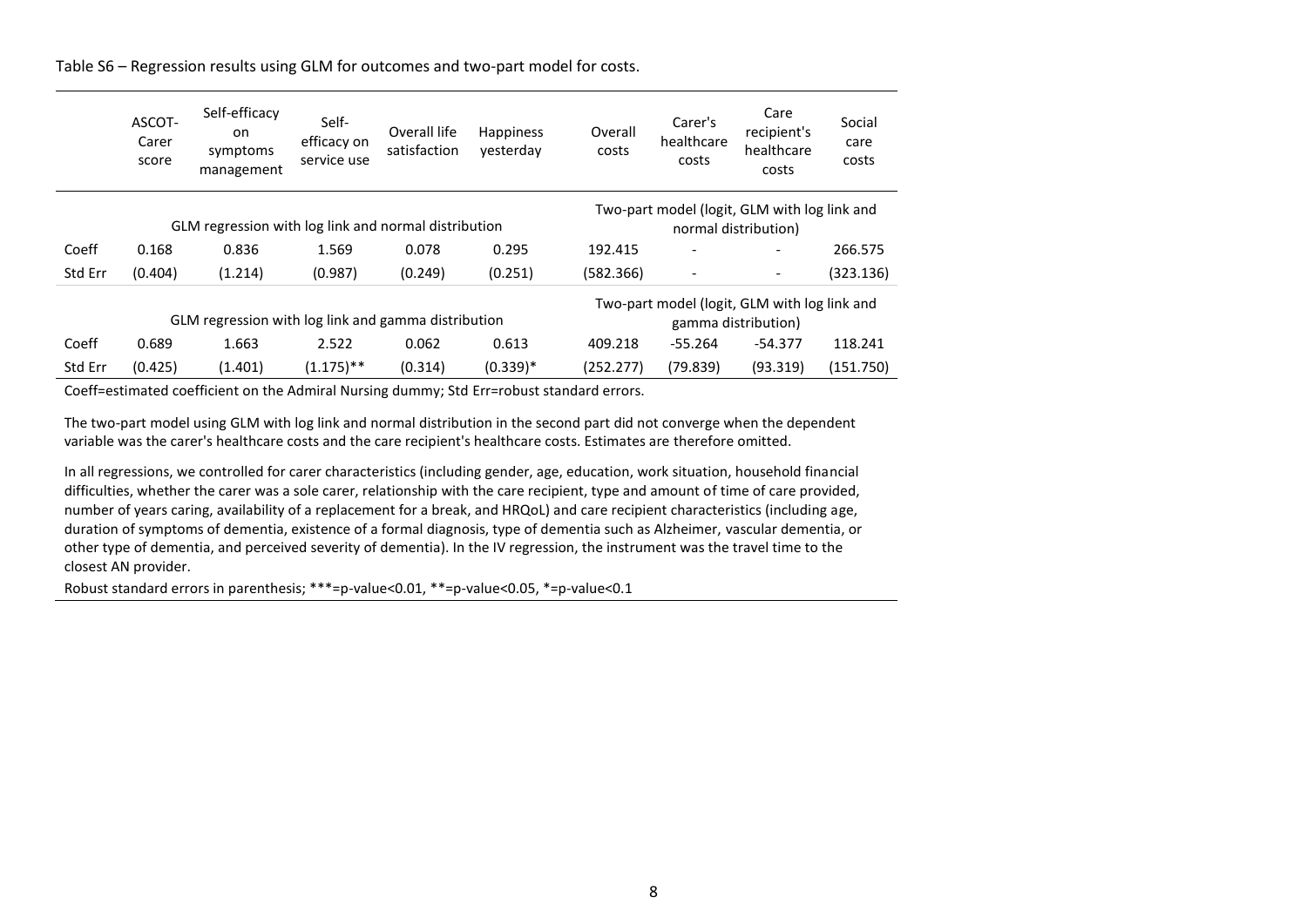| Table S7 - Missing data. |  |  |  |
|--------------------------|--|--|--|
|--------------------------|--|--|--|

| Variable                                  | Resp | Miss | Prop    |
|-------------------------------------------|------|------|---------|
| Outcome                                   |      |      |         |
| <b>ASCOT-Carer score</b>                  | 317  | 29   | 8.4%    |
| Self-efficacy on symptoms management      | 310  | 36   | 10.4%   |
| Self-efficacy on service use              | 302  | 44   | 12.7%   |
| Overall life satisfaction                 | 330  | 16   | 4.6%    |
| Happiness yesterday                       | 328  | 18   | 5.2%    |
| Costs                                     |      |      |         |
| Overall costs                             | 260  | 86   | 24.9%   |
| Carer's healthcare costs                  | 306  | 40   | 11.6%   |
| Care recipient's healthcare costs         | 297  | 49   | 14.2%   |
| Social care costs                         | 307  | 39   | 11.3%   |
| Carer characteristics                     |      |      |         |
| Gender                                    | 340  | 6    | 1.7%    |
| Age                                       | 340  | 6    | 1.7%    |
| Education                                 | 339  | 7    | 2.0%    |
| Work situation                            | 346  | 0    | 0.0%    |
| Household financial difficulties          | 316  | 30   | 8.7%    |
| EQ-5D score                               | 330  | 16   | 4.6%    |
| Caring status                             | 336  | 10   | 2.9%    |
| Relationship with the care recipient      | 333  | 13   | 3.8%    |
| Provision of personal care                | 346  | 0    | 0.0%    |
| Provision of physical care                | 346  | 0    | $0.0\%$ |
| Total hours of caring                     | 328  | 18   | 5.2%    |
| Duration of caring                        | 339  | 7    | 2.0%    |
| Availability of a replacement for a break | 337  | 9    | 2.6%    |
| Care recipient characteristics            |      |      |         |
| Age                                       | 331  | 15   | 4.3%    |
| Duration of symptoms of dementia          | 339  | 7    | 2.0%    |
| Formal diagnosis of dementia              | 340  | 6    | 1.7%    |
| Type of dementia                          | 346  | 0    | 0.0%    |
| Perceived severity of dementia            | 339  | 7    | 2.0%    |
| Instruments                               |      |      |         |
| Travel time                               | 327  | 19   | 5.5%    |
| <b>Unitary LA</b>                         | 327  | 19   | 5.5%    |
| County LA                                 | 327  | 19   | 5.5%    |
| London LA                                 | 327  | 19   | 5.5%    |
| Metropolitan LA                           | 327  | 19   | 5.5%    |

Resp=number of respondents, Miss=Number of missing responses,

Prop=proportion of missing responses.

Numbers and proportions are calculated considering the 346 in-scope questionnaires.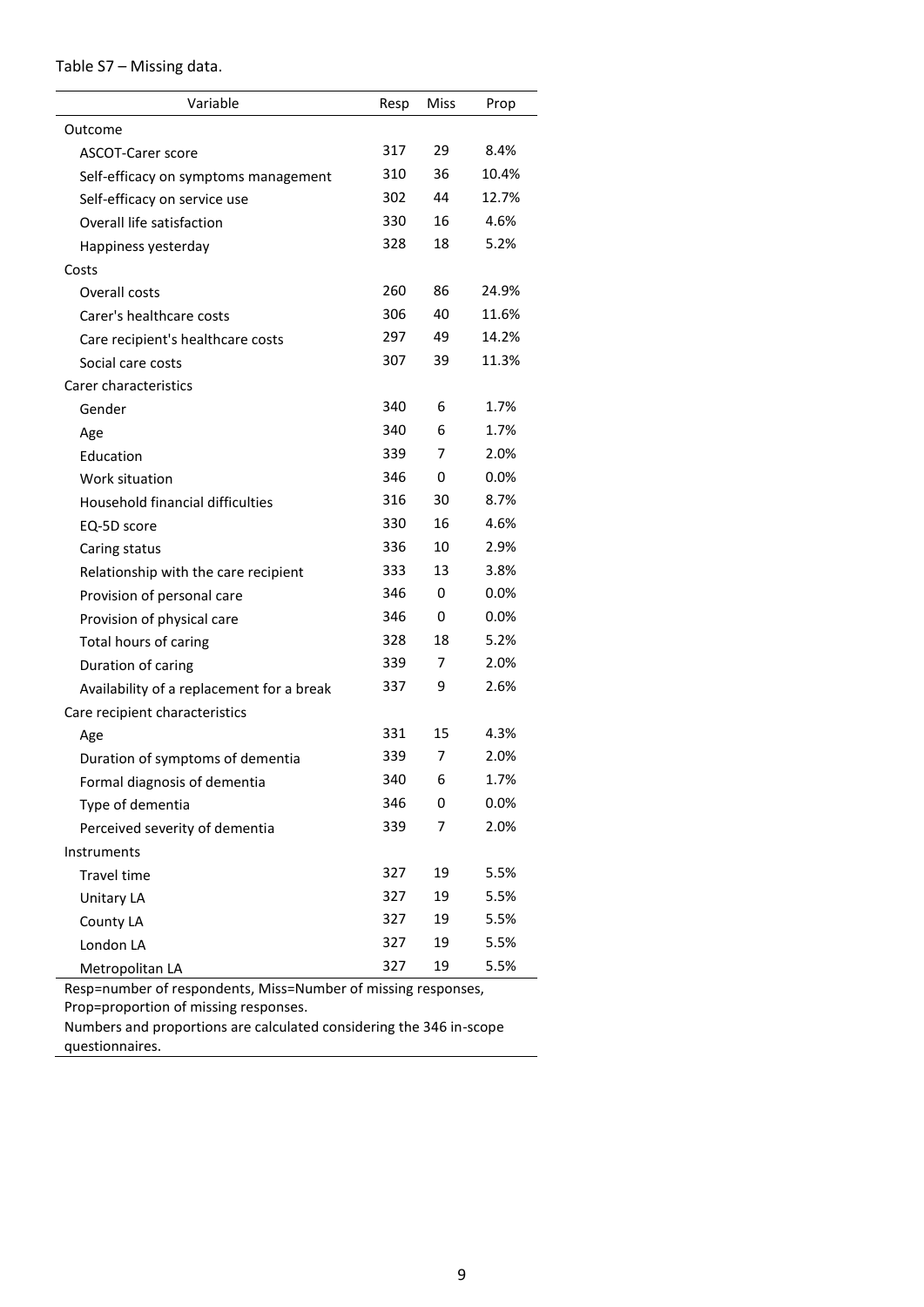|                       | Variable                                 | ASCOT-<br>Carer<br>score | Self-efficacy<br>on<br>symptoms<br>management | Self-<br>efficacy on<br>service<br>use | Overall life<br>satisfaction | Happiness<br>yesterday | Overall<br>costs | Carer's<br>healthcare<br>costs | Care<br>recipient's<br>healthcare<br>costs | Social<br>care<br>costs |
|-----------------------|------------------------------------------|--------------------------|-----------------------------------------------|----------------------------------------|------------------------------|------------------------|------------------|--------------------------------|--------------------------------------------|-------------------------|
|                       |                                          | 0.290                    | 0.986                                         | $2.334**$                              | 0.008                        | 0.414                  | 59.667           | $-149.215$                     | $-90.373$                                  | 62.143                  |
|                       | <b>Admiral nursing</b>                   | (0.381)                  | (1.273)                                       | (1.033)                                | (0.258)                      | (0.270)                | (194.057)        | (125.449)                      | (129.852)                                  | (143.216)               |
|                       | Female                                   | $-0.565$                 | $-2.293$                                      | $-4.517***$                            | $-0.242$                     | $-0.128$               | $-30.147$        | 202.421                        | $-1.196$                                   | 9.332                   |
|                       |                                          | (0.478)                  | (1.449)                                       | (1.248)                                | (0.316)                      | (0.320)                | (207.972)        | (183.805)                      | (145.176)                                  | (169.158)               |
|                       | 75 years old or older                    | 0.366                    | $-0.739$                                      | $-3.738***$                            | $0.658*$                     | 0.562                  | $-25.753$        | 219.301                        | $-4.414$                                   | 29.910                  |
|                       |                                          | (0.524)                  | (1.574)                                       | (1.281)                                | (0.341)                      | (0.347)                | (245.002)        | (192.749)                      | (174.937)                                  | (172.547)               |
|                       | Bachelor's degree                        | $-0.543$                 | $-2.193$                                      | $-2.523**$                             | $-0.431$                     | $-0.460$               | 395.924*         | $-125.268*$                    | $-101.558$                                 | 377.812**               |
|                       |                                          | (0.459)                  | (1.399)                                       | (1.244)                                | (0.292)                      | (0.305)                | (217.122)        | (68.130)                       | (99.827)                                   | (156.532)               |
|                       | Master's degree and above                | $-0.925$                 | $-3.516$                                      | $-2.270$                               | $-0.138$                     | 0.038                  | 383.993          | $-35.129$                      | $-129.931$                                 | 314.823                 |
|                       |                                          | (0.661)                  | (2.356)                                       | (1.869)                                | (0.481)                      | (0.510)                | (376.738)        | (270.650)                      | (187.357)                                  | (257.183)               |
|                       | Retired                                  | 0.453                    | 0.768                                         | $2.513**$                              | 0.211                        | $0.530*$               | 209.308          | 211.766                        | 19.017                                     | 242.305*                |
|                       |                                          | (0.447)                  | (1.427)                                       | (1.237)                                | (0.293)                      | (0.309)                | (214.228)        | (145.108)                      | (141.940)                                  | (142.832)               |
|                       | Some financial difficulties              | $-1.595***$              | $-1.059$                                      | $-3.342**$                             | $-0.737**$                   | $-1.006***$            | 25.096           | $-10.190$                      | 9.388                                      | $-27.000$               |
| Carer characteristics |                                          | (0.551)                  | (1.719)                                       | (1.372)                                | (0.355)                      | (0.360)                | (207.259)        | (89.092)                       | (120.851)                                  | (149.520)               |
|                       | Severe financial difficulties            | $-2.319***$              | $-2.207$                                      | $-3.713***$                            | $-1.287***$                  | $-1.379***$            | 55.588           | 155.485                        | $-87.986$                                  | 270.256                 |
|                       |                                          | (0.563)                  | (1.709)                                       | (1.378)                                | (0.365)                      | (0.376)                | (204.679)        | (154.623)                      | (119.780)                                  | (174.600)               |
|                       |                                          | $-2.857***$              | $-1.498$                                      | $-4.474**$                             | $-0.792*$                    | $-1.200**$             | 733.524          | 396.569                        | 416.838                                    | 219.481                 |
|                       | Prefer not to say financial difficulties | (0.773)                  | (2.254)                                       | (1.838)                                | (0.444)                      | (0.481)                | (458.802)        | (293.583)                      | (324.569)                                  | (240.939)               |
|                       |                                          | 7.096***                 | 14.795***                                     | $9.571***$                             | $4.174***$                   | $4.169***$             | 426.484          | $-448.593$                     | $-69.056$                                  | 398.446                 |
|                       | EQ-5D score                              | (1.076)                  | (3.652)                                       | (2.527)                                | (0.918)                      | (0.946)                | (413.041)        | (458.009)                      | (266.576)                                  | (336.976)               |
|                       |                                          | 0.694                    | $4.135**$                                     | 3.000                                  | $1.026**$                    | $0.797*$               | 292.988          | $-172.807$                     | 120.858                                    | 186.536                 |
|                       | Joint or not main carer                  | (0.904)                  | (1.708)                                       | (2.074)                                | (0.452)                      | (0.478)                | (481.382)        | (139.352)                      | (320.606)                                  | (252.849)               |
|                       |                                          | $-0.102***$              | $0.235***$                                    | 0.082                                  | $-0.023$                     | $-0.027$               | 10.482           | $-11.903*$                     | 13.182                                     | $-10.776$               |
|                       | Total hours of care                      | (0.028)                  | (0.087)                                       | (0.077)                                | (0.017)                      | (0.017)                | (13.672)         | (6.296)                        | (9.195)                                    | (9.575)                 |
|                       |                                          | $-0.459$                 | 0.355                                         | 0.257                                  | $-0.234$                     | $-0.043$               | $-171.311$       | $-155.215$                     | -395.307**                                 | 309.536*                |
|                       | Caring for 5 years or more               | (0.432)                  | (1.429)                                       | (1.094)                                | (0.269)                      | (0.304)                | (223.739)        | (104.922)                      | (154.709)                                  | (167.524)               |
|                       |                                          | $-1.275***$              | $-3.091**$                                    | $-2.469**$                             | $-0.686**$                   | $-0.700**$             | 27.120           | $-248.147*$                    | $-95.026$                                  | 52.929                  |
|                       | No replacement for a break               | (0.427)                  | (1.262)                                       | (1.055)                                | (0.267)                      | (0.276)                | (191.521)        | (135.473)                      | (134.575)                                  | (143.035)               |
|                       |                                          | 0.418                    | 2.560*                                        | $2.516**$                              | 0.067                        | 0.065                  | 161.804          | 34.627                         | 198.617                                    | $-53.246$               |
|                       | 75 years old or older                    | (0.458)                  | (1.540)                                       | (1.229)                                | (0.306)                      | (0.331)                | (204.810)        | (80.891)                       | (137.661)                                  | (143.388)               |
|                       |                                          | 0.811                    | $4.123*$                                      | 0.574                                  | 0.511                        | 0.726                  | 321.109          | $-80.269$                      | 360.467                                    | $-111.081$              |
| Care recipient        | Symptoms for 11 years or more            | (0.632)                  | (2.227)                                       | (1.912)                                | (0.405)                      | (0.553)                | (419.557)        | (244.166)                      | (321.130)                                  | (271.786)               |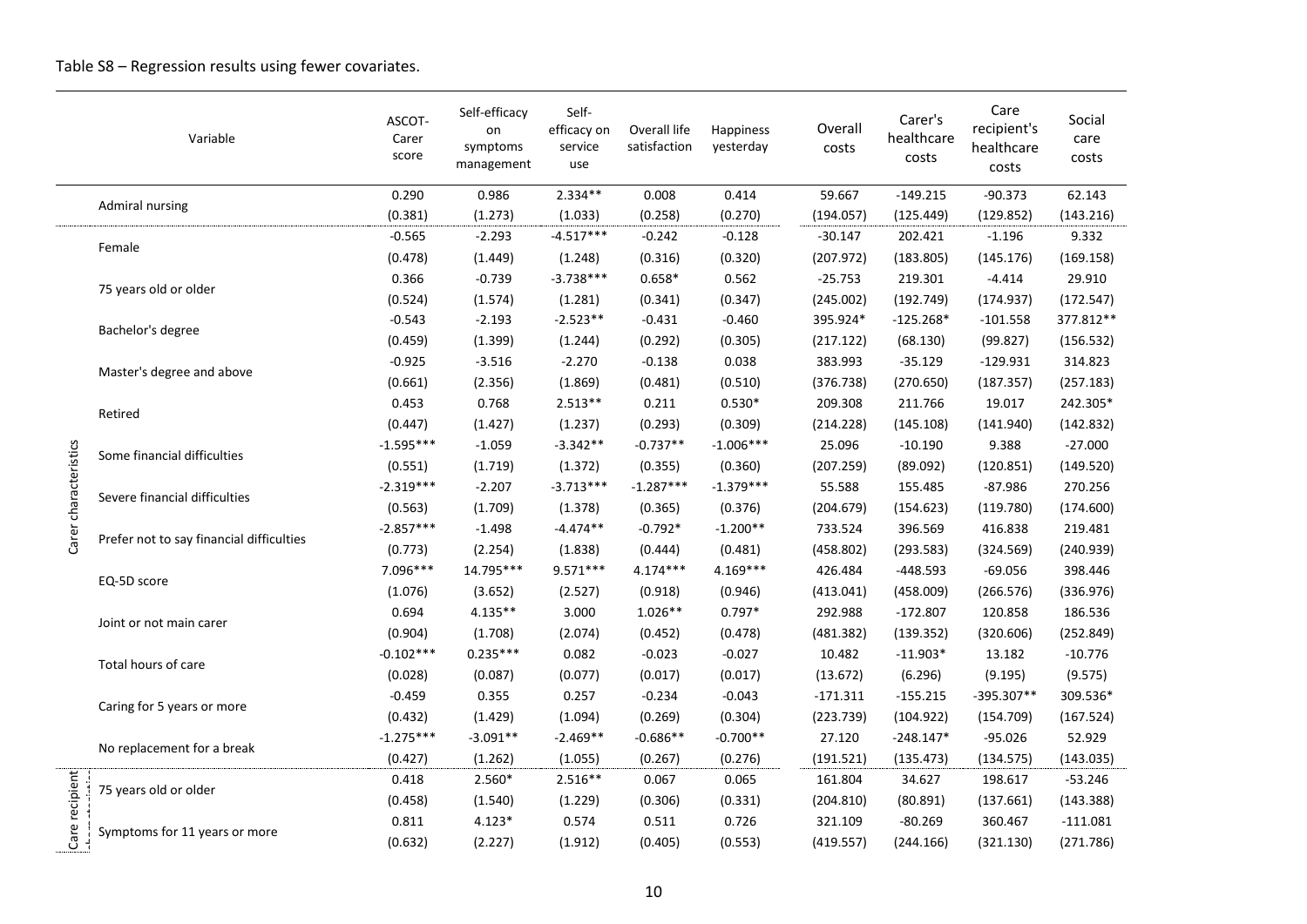| Variable                            | ASCOT-<br>Carer<br>score | Self-efficacy<br>on<br>symptoms<br>management | Self-<br>efficacy on<br>service<br>use | Overall life<br>satisfaction | <b>Happiness</b><br>yesterday | Overall<br>costs | Carer's<br>healthcare<br>costs | Care<br>recipient's<br>healthcare<br>costs | Social<br>care<br>costs |
|-------------------------------------|--------------------------|-----------------------------------------------|----------------------------------------|------------------------------|-------------------------------|------------------|--------------------------------|--------------------------------------------|-------------------------|
|                                     | $-1.729*$                | $-7.323***$                                   | $-5.335**$                             | $-0.103$                     | $-0.124$                      | 270.059          | $-190.345$                     | 162.840                                    | $-209.160$              |
| No diagnosis of dementia/don't know | (0.953)                  | (2.323)                                       | (2.601)                                | (0.441)                      | (0.510)                       | (647.331)        | (230.279)                      | (588.173)                                  | (312.728)               |
|                                     | $-0.733*$                | $-0.972$                                      | $-1.369$                               | $-0.048$                     | 0.148                         | $-2.642$         | 43.662                         | 251.909**                                  | $-183.553$              |
| Vascular dementia                   | (0.425)                  | (1.320)                                       | (1.158)                                | (0.288)                      | (0.299)                       | (188.934)        | (113.589)                      | (116.078)                                  | (144.196)               |
| Other dementia                      | $-0.606$                 | $-0.686$                                      | $-3.824***$                            | $-0.075$                     | 0.148                         | 20.163           | 147.075                        | 235.617                                    | $-102.371$              |
|                                     | (0.442)                  | (1.545)                                       | (1.211)                                | (0.321)                      | (0.336)                       | (235.290)        | (175.882)                      | (177.272)                                  | (175.228)               |
|                                     | $-0.570$                 | $-2.420$                                      | $-3.591**$                             | $-0.548$                     | $-0.813*$                     | $-181.598$       | 57.881                         | $-147.063$                                 | 19.629                  |
| Moderate perceived severity         | (0.641)                  | (1.838)                                       | (1.539)                                | (0.401)                      | (0.431)                       | (301.172)        | (111.574)                      | (197.803)                                  | (157.864)               |
|                                     | $-1.930***$              | $-4.637**$                                    | $-4.218**$                             | $-1.271***$                  | $-1.541***$                   | 546.147          | 477.513*                       | 95.133                                     | 532.823**               |
| Severe perceived severity           | (0.718)                  | (2.231)                                       | (1.880)                                | (0.482)                      | (0.515)                       | (376.130)        | (259.581)                      | (254.283)                                  | (211.172)               |
|                                     | $9.246***$               | 18.735***                                     | 23.400***                              | $3.408***$                   | $3.548***$                    | 68.503           | 401.477                        | 204.128                                    | $-115.178$              |
| Constant                            | (1.473)                  | (4.486)                                       | (3.315)                                | (1.136)                      | (1.188)                       | (570.341)        | (569.224)                      | (394.070)                                  | (394.955)               |
| Observations                        | 282                      | 274                                           | 268                                    | 287                          | 285                           | 227              | 269                            | 259                                        | 266                     |
| R-squared                           | 0.428                    | 0.222                                         | 0.289                                  | 0.320                        | 0.303                         | 0.134            | 0.147                          | 0.123                                      | 0.134                   |

Most of the coefficients on dummies are interpreted in relation to the reference category. The reference categories for carer characteristics are respectively: Male, Younger than 75 years old, Below university education, No financial difficulties, Main carer status, Duration of caring under 5 years. The reference categories for the care recipient characteristics are: Younger than 74 years old, Duration of symptoms under 11 years, Mild severity of dementia.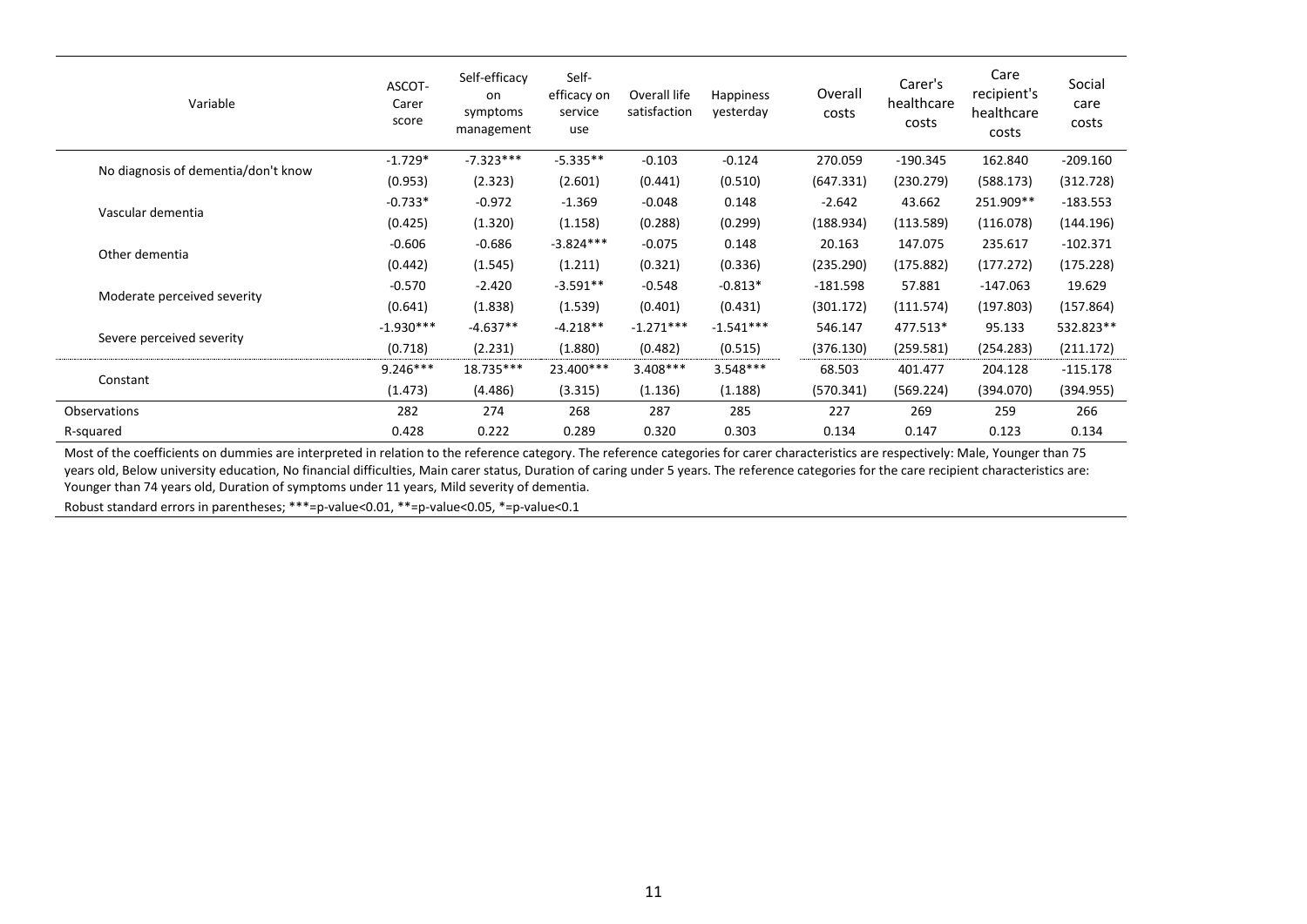|                                  | Admiral                                          |           |  |  |  |  |  |  |
|----------------------------------|--------------------------------------------------|-----------|--|--|--|--|--|--|
|                                  | <b>Nursing</b>                                   |           |  |  |  |  |  |  |
|                                  | Female                                           | 0.816     |  |  |  |  |  |  |
|                                  | 55 to 64 years old                               | 1.905     |  |  |  |  |  |  |
|                                  | 65 to 69 years old                               | 3.129     |  |  |  |  |  |  |
|                                  | 70 to 74 years old                               | 2.036     |  |  |  |  |  |  |
|                                  | 75 years old or older                            | 1.935     |  |  |  |  |  |  |
|                                  | Bachelor's degree                                | 1.015     |  |  |  |  |  |  |
| Carer's characteristics          | Master's degree and above                        | $0.222**$ |  |  |  |  |  |  |
|                                  | Full/part-time job                               | 1.115     |  |  |  |  |  |  |
|                                  | Look after full time                             | 1.241     |  |  |  |  |  |  |
|                                  | Retired                                          | 0.832     |  |  |  |  |  |  |
|                                  | Some financial difficulties                      | 1.088     |  |  |  |  |  |  |
|                                  | Severe financial difficulties                    | 1.697     |  |  |  |  |  |  |
|                                  | Don't know/prefer not to say                     | 1.258     |  |  |  |  |  |  |
|                                  | EQ-5D score                                      | 0.483     |  |  |  |  |  |  |
|                                  | Joint or not main carer                          | 0.398     |  |  |  |  |  |  |
|                                  | Child/child-in-law                               | 0.829     |  |  |  |  |  |  |
|                                  | Other relationship                               | 1.154     |  |  |  |  |  |  |
|                                  | Personal care                                    | 1.300     |  |  |  |  |  |  |
|                                  | Physical care                                    | 1.117     |  |  |  |  |  |  |
|                                  | Total hours of care                              | 1.009     |  |  |  |  |  |  |
| Caring role                      | Caring for 1 to 3 years                          | $3.834*$  |  |  |  |  |  |  |
|                                  | Caring for 3 to 5 years                          | 2.327     |  |  |  |  |  |  |
|                                  | Caring for 5 to 10 years                         | 3.860     |  |  |  |  |  |  |
|                                  | Caring for 10 years or more                      | 3.871     |  |  |  |  |  |  |
|                                  | No replacement for a break                       | 1.512     |  |  |  |  |  |  |
|                                  | 65 to 74 years old                               | 0.986     |  |  |  |  |  |  |
| Care recipient's characteristics | 75 years old or older                            | 1.132     |  |  |  |  |  |  |
|                                  | Symptoms for 1 to 5 years                        | $0.135**$ |  |  |  |  |  |  |
|                                  | Symptoms for 6 to 10 years                       | $0.084**$ |  |  |  |  |  |  |
|                                  | Symptoms for 11 years or more                    | $0.067**$ |  |  |  |  |  |  |
|                                  | No diagnosis/don't know                          | 0.668     |  |  |  |  |  |  |
|                                  | Vascular dementia                                | 2.456***  |  |  |  |  |  |  |
|                                  | Other dementia                                   | 1.055     |  |  |  |  |  |  |
|                                  | Moderate severity                                | 2.367     |  |  |  |  |  |  |
|                                  | Severe severity                                  | 2.444     |  |  |  |  |  |  |
|                                  | Constant                                         | 0.440     |  |  |  |  |  |  |
|                                  | Observations<br>282                              |           |  |  |  |  |  |  |
|                                  | Logit regression analysis on ASCOT-Carer score's |           |  |  |  |  |  |  |
|                                  | sample. The Admiral Nursing dummy is the         |           |  |  |  |  |  |  |
|                                  | dependent variable. Most of the coefficients on  |           |  |  |  |  |  |  |
|                                  | interpreted in relation to the<br>dummies<br>are |           |  |  |  |  |  |  |
|                                  | reference category. Table 3 shows the reference  |           |  |  |  |  |  |  |
| categories.                      |                                                  |           |  |  |  |  |  |  |

Robust standard errors estimated but not reported; \*\*\* p<0.01, \*\* p<0.05, \* p<0.1.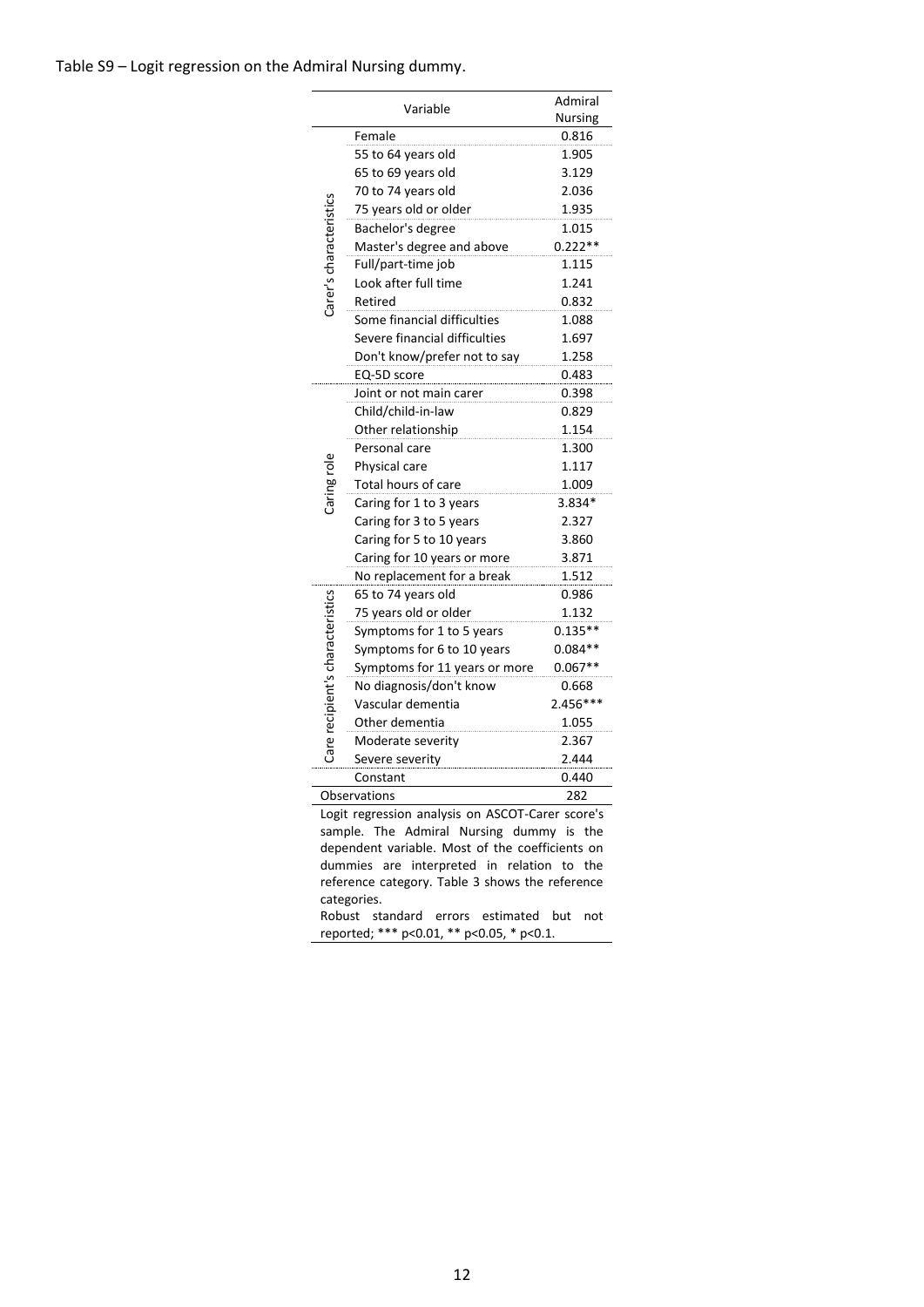Table S10 – Comparison between PSM techniques on average standardised difference of the covariates.

| Technique      | Sample    | Mean | Median |
|----------------|-----------|------|--------|
|                |           | bias | bias   |
| Kernel         | Unmatched | 14.4 | 11.4   |
|                | Matched   | 3.4  | 3.1    |
| <b>Nearest</b> | Unmatched | 14.4 | 11.4   |
| neighbour      | Matched   | 8.4  | 7.6    |
| Calliper (0.2) | Unmatched | 14.4 | 11.4   |
|                | Matched   | 8.4  | 7.6    |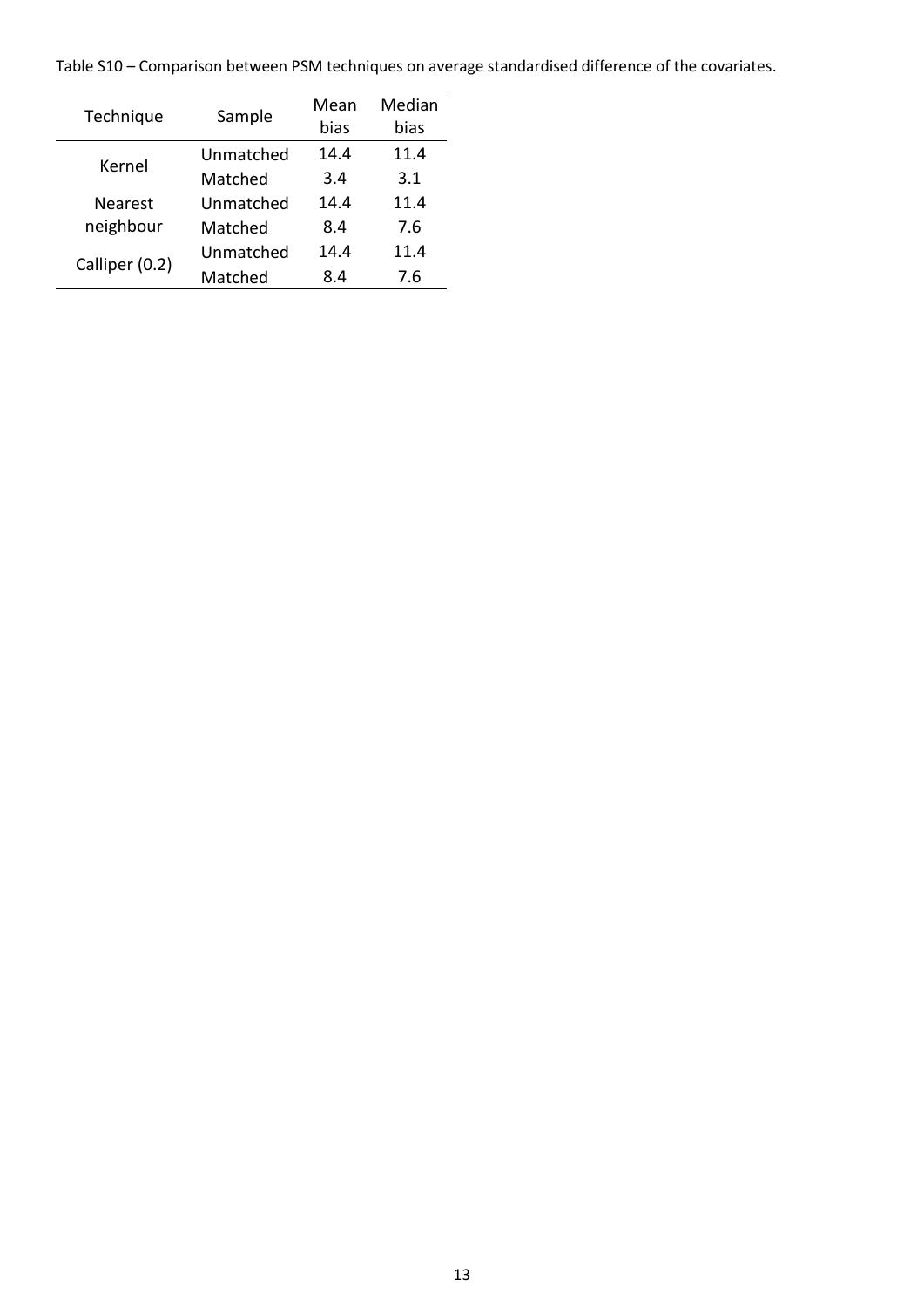|                                                                                              | Variable                                                                                     | ASCOT-<br>Carer<br>score | Self-efficacy<br>on<br>symptoms<br>management | Self-<br>efficacy on<br>service<br>use | Overall life<br>satisfaction | Happiness<br>yesterday | Overall<br>costs | Carer's<br>healthcare<br>costs | Care<br>recipient's<br>healthcare<br>costs | Social<br>care<br>costs |
|----------------------------------------------------------------------------------------------|----------------------------------------------------------------------------------------------|--------------------------|-----------------------------------------------|----------------------------------------|------------------------------|------------------------|------------------|--------------------------------|--------------------------------------------|-------------------------|
|                                                                                              |                                                                                              | 0.538                    | 1.474                                         | 2.937                                  | 0.133                        | 0.541                  | $-43.233$        | $-175.572$                     | $-130.078$                                 | $-12.104$               |
|                                                                                              | <b>Admiral nursing</b>                                                                       | (0.527)                  | (1.471)                                       | $(1.288)$ **                           | (0.314)                      | (0.330)                | (211.553)        | (129.353)                      | (132.273)                                  | (137.414)               |
| Estimated coefficients from Logit regression in which the AN dummy is the dependent variable |                                                                                              |                          |                                               |                                        |                              |                        |                  |                                |                                            |                         |
|                                                                                              |                                                                                              | $-0.296$                 | $-0.185$                                      | $-0.234$                               | $-0.236$                     | $-0.211$               | $-0.419$         | $-0.256$                       | $-0.168$                                   | $-0.367$                |
|                                                                                              | Female<br>75 years old or older<br>Bachelor's degree<br>Master's degree and above<br>Retired | (0.322)                  | (0.327)                                       | (0.326)                                | (0.317)                      | (0.318)                | (0.361)          | (0.327)                        | (0.327)                                    | (0.338)                 |
|                                                                                              |                                                                                              | 0.203                    | 0.376                                         | 0.287                                  | 0.337                        | 0.322                  | $-0.059$         | 0.088                          | 0.288                                      | 0.104                   |
|                                                                                              |                                                                                              | (0.355)                  | (0.366)                                       | (0.366)                                | (0.355)                      | (0.356)                | (0.415)          | (0.364)                        | (0.374)                                    | (0.369)                 |
|                                                                                              |                                                                                              | $-0.030$                 | 0.042                                         | $-0.028$                               | 0.002                        | $-0.023$               | 0.119            | $-0.045$                       | 0.095                                      | $-0.009$                |
|                                                                                              |                                                                                              | (0.334)                  | (0.338)                                       | (0.339)                                | (0.333)                      | (0.333)                | (0.386)          | (0.342)                        | (0.361)                                    | (0.340)                 |
|                                                                                              |                                                                                              | $-1.660$                 | $-1.944$                                      | $-1.953$                               | $-1.603$                     | $-1.623$               | $-2.150$         | $-1.481$                       | $-1.515$                                   | $-1.933$                |
|                                                                                              |                                                                                              | $(0.621)$ ***            | $(0.690)$ ***                                 | $(0.685)$ ***                          | $(0.620)$ ***                | $(0.618)$ ***          | $(0.848)$ **     | $(0.633)$ **                   | $(0.629)$ **                               | $(0.708)$ ***           |
|                                                                                              |                                                                                              | $-0.047$                 | $-0.016$                                      | 0.040                                  | $-0.063$                     | $-0.062$               | $-0.001$         | 0.068                          | $-0.059$                                   | $-0.049$                |
|                                                                                              |                                                                                              | (0.315)                  | (0.324)                                       | (0.327)                                | (0.316)                      | (0.316)                | (0.379)          | (0.320)                        | (0.333)                                    | (0.332)                 |
|                                                                                              | Some financial difficulties                                                                  | 0.104                    | 0.154                                         | 0.151                                  | 0.086                        | 0.079                  | 0.392            | 0.015                          | 0.111                                      | 0.325                   |
| Carer characteristics                                                                        |                                                                                              | (0.364)                  | (0.373)                                       | (0.372)                                | (0.360)                      | (0.361)                | (0.413)          | (0.368)                        | (0.374)                                    | (0.379)                 |
|                                                                                              | Severe financial difficulties                                                                | 0.446                    | 0.503                                         | 0.531                                  | 0.405                        | 0.429                  | 0.824            | 0.333                          | 0.464                                      | 0.671                   |
|                                                                                              |                                                                                              | (0.378)                  | (0.385)                                       | (0.383)                                | (0.371)                      | (0.373)                | $(0.433)*$       | (0.380)                        | (0.388)                                    | $(0.388)*$              |
|                                                                                              |                                                                                              | 0.256                    | 0.216                                         | 0.279                                  | 0.207                        | 0.174                  | 0.394            | 0.130                          | 0.397                                      | 0.221                   |
|                                                                                              | Prefer not to say financial difficulties                                                     | (0.497)                  | (0.507)                                       | (0.513)                                | (0.494)                      | (0.492)                | (0.595)          | (0.504)                        | (0.517)                                    | (0.524)                 |
|                                                                                              |                                                                                              | $-0.625$                 | $-0.756$                                      | $-0.497$                               | $-0.668$                     | $-0.668$               | $-0.041$         | $-1.031$                       | $-0.316$                                   | $-0.872$                |
|                                                                                              | EQ-5D score                                                                                  | (0.792)                  | (0.807)                                       | (0.820)                                | (0.791)                      | (0.789)                | (0.914)          | (0.846)                        | (0.806)                                    | (0.866)                 |
|                                                                                              |                                                                                              | $-1.175$                 | $-1.448$                                      | $-1.482$                               | $-1.452$                     | $-1.305$               | $-0.833$         | $-1.429$                       | $-1.358$                                   | $-1.191$                |
|                                                                                              | Joint or not main carer                                                                      | $(0.697)*$               | $(0.691)$ **                                  | $(0.690)$ **                           | $(0.686)$ **                 | $(0.690)*$             | (0.755)          | $(0.692)$ **                   | $(0.710)*$                                 | $(0.701)^*$             |
|                                                                                              |                                                                                              | 0.012                    | 0.006                                         | 0.005                                  | 0.010                        | 0.012                  | 0.028            | 0.010                          | 0.016                                      | 0.024                   |
|                                                                                              | Total hours of care                                                                          | (0.019)                  | (0.020)                                       | (0.020)                                | (0.019)                      | (0.019)                | (0.022)          | (0.019)                        | (0.020)                                    | (0.020)                 |
|                                                                                              |                                                                                              | 0.096                    | 0.077                                         | 0.090                                  | 0.175                        | 0.137                  | 0.226            | 0.232                          | 0.254                                      | 0.058                   |
|                                                                                              | Caring for 5 years or more                                                                   | (0.303)                  | (0.313)                                       | (0.313)                                | (0.300)                      | (0.300)                | (0.349)          | (0.311)                        | (0.319)                                    | (0.314)                 |
|                                                                                              |                                                                                              | 0.383                    | 0.451                                         | 0.404                                  | 0.436                        | 0.430                  | 0.675            | 0.448                          | 0.447                                      | 0.406                   |
|                                                                                              | No replacement for a break                                                                   | (0.281)                  | (0.291)                                       | (0.291)                                | (0.279)                      | (0.281)                | $(0.327)$ **     | (0.284)                        | (0.292)                                    | (0.293)                 |
|                                                                                              |                                                                                              | $-0.022$                 | $-0.158$                                      | $-0.068$                               | $-0.100$                     | $-0.051$               | 0.181            | $-0.128$                       | 0.007                                      | 0.011                   |
| Care                                                                                         | 75 years old or older                                                                        | (0.324)                  | (0.331)                                       | (0.337)                                | (0.324)                      | (0.324)                | (0.373)          | (0.332)                        | (0.340)                                    | (0.337)                 |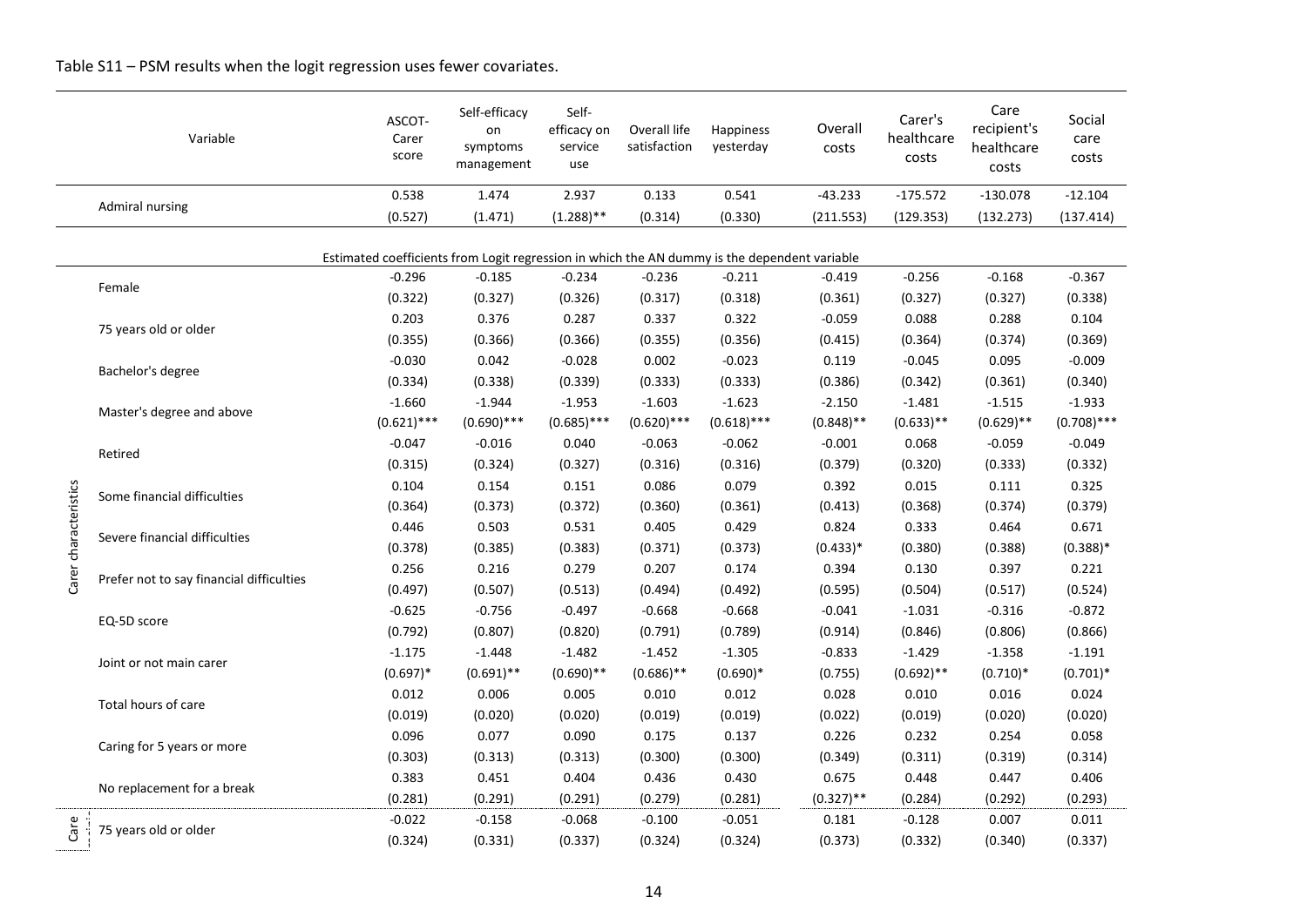| Variable                            | ASCOT-<br>Carer<br>score | Self-efficacy<br>on<br>symptoms<br>management | Self-<br>efficacy on<br>service<br>use | Overall life<br>satisfaction | <b>Happiness</b><br>yesterday | Overall<br>costs | Carer's<br>healthcare<br>costs | Care<br>recipient's<br>healthcare<br>costs | Social<br>care<br>costs |
|-------------------------------------|--------------------------|-----------------------------------------------|----------------------------------------|------------------------------|-------------------------------|------------------|--------------------------------|--------------------------------------------|-------------------------|
|                                     | $-0.254$                 | $-0.204$                                      | 0.028                                  | $-0.242$                     | $-0.237$                      | $-0.021$         | $-0.384$                       | $-0.307$                                   | $-0.184$                |
| Symptoms for 11 years or more       | (0.520)                  | (0.546)                                       | (0.543)                                | (0.518)                      | (0.518)                       | (0.560)          | (0.526)                        | (0.538)                                    | (0.533)                 |
| No diagnosis of dementia/don't know | $-0.225$                 | $-0.495$                                      | $-0.554$                               | $-0.484$                     | $-0.512$                      | $-0.675$         | $-0.729$                       | $-0.961$                                   | $-0.366$                |
|                                     | (0.728)                  | (0.710)                                       | (0.703)                                | (0.705)                      | (0.703)                       | (0.888)          | (0.762)                        | (0.877)                                    | (0.709)                 |
| Vascular dementia                   | 0.999                    | 0.969                                         | 0.900                                  | 0.939                        | 0.916                         | 1.010            | 0.756                          | 0.820                                      | 0.903                   |
|                                     | $(0.303)$ ***            | $(0.314)$ ***                                 | $(0.315)$ ***                          | $(0.301)$ ***                | $(0.300)$ ***                 | $(0.339)$ ***    | $(0.306)$ **                   | $(0.310)$ ***                              | $(0.311)$ ***           |
| Other dementia                      | 0.113                    | 0.062                                         | 0.116                                  | 0.101                        | 0.096                         | $-0.086$         | $-0.035$                       | $-0.005$                                   | $-0.114$                |
|                                     | (0.325)                  | (0.328)                                       | (0.331)                                | (0.323)                      | (0.325)                       | (0.370)          | (0.333)                        | (0.337)                                    | (0.339)                 |
| Moderate perceived severity         | 0.425                    | 0.440                                         | 0.363                                  | 0.411                        | 0.398                         | 0.113            | 0.392                          | 0.321                                      | 0.249                   |
|                                     | (0.466)                  | (0.470)                                       | (0.474)                                | (0.467)                      | (0.471)                       | (0.517)          | (0.471)                        | (0.487)                                    | (0.474)                 |
|                                     | 0.474                    | 0.438                                         | 0.283                                  | 0.403                        | 0.364                         | $-0.075$         | 0.414                          | 0.230                                      | 0.297                   |
| Severe perceived severity           | (0.534)                  | (0.540)                                       | (0.543)                                | (0.533)                      | (0.536)                       | (0.600)          | (0.539)                        | (0.556)                                    | (0.546)                 |
|                                     | $-0.623$                 | $-0.549$                                      | $-0.658$                               | $-0.582$                     | $-0.589$                      | $-1.487$         | $-0.027$                       | $-0.843$                                   | $-0.443$                |
| Constant                            | (1.034)                  | (1.048)                                       | (1.052)                                | (1.030)                      | (1.031)                       | (1.182)          | (1.075)                        | (1.059)                                    | (1.102)                 |
| Observations                        | 282                      | 274                                           | 268                                    | 287                          | 285                           | 227              | 269                            | 259                                        | 266                     |

Most of the coefficients on dummies are interpreted in relation to the reference category. The reference categories for carer characteristics are respectively: Male, Younger than 75 years old, Below university education, No financial difficulties, Main carer status, Duration of caring under 5 years. The reference categories for the care recipient characteristics are: Younger than 74 years old, Duration of symptoms under 11 years, Mild severity of dementia.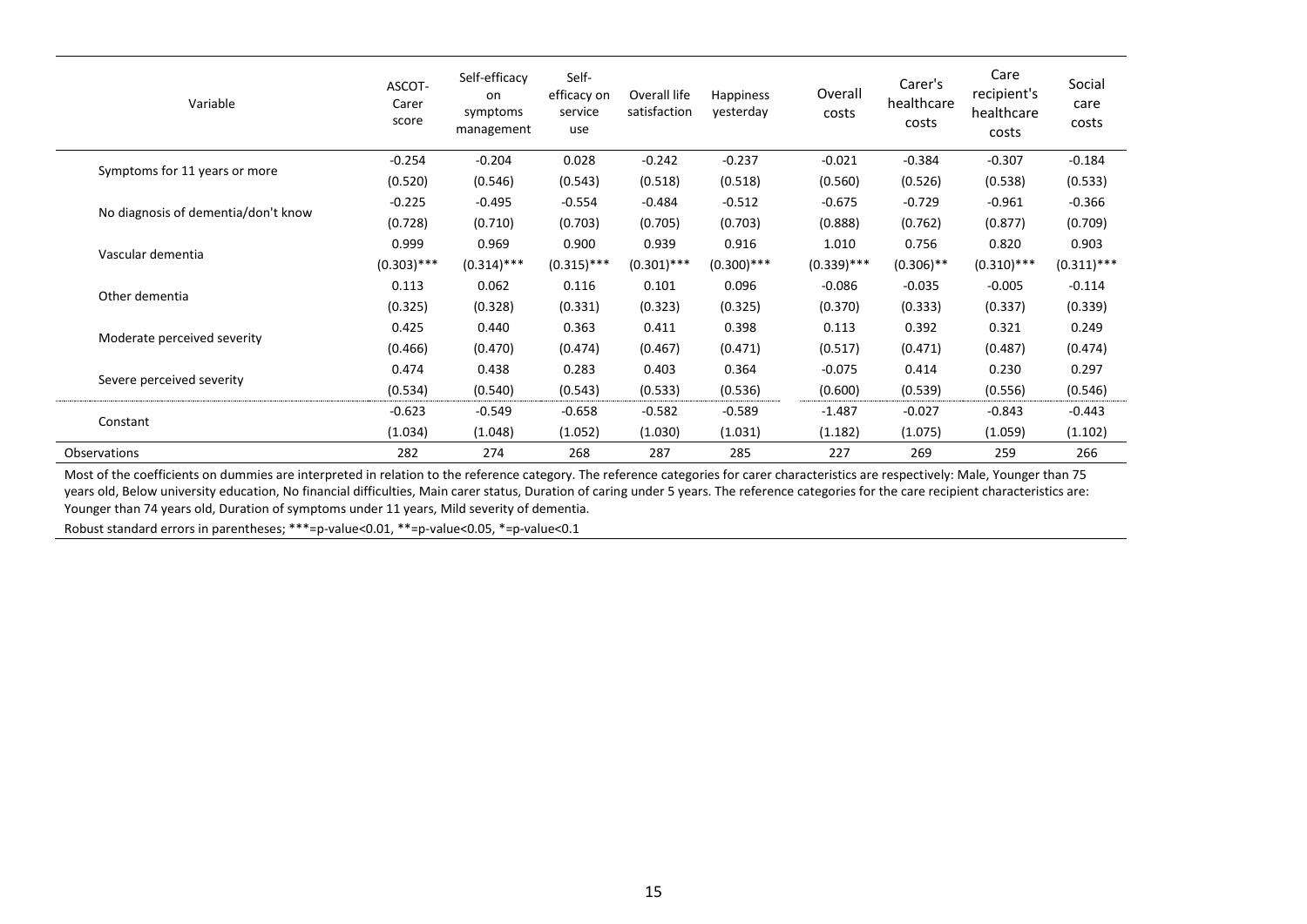Table S12 – First-stage results on the instrument of the IV approach.

| Instrumental<br>Variable                                                                                                                | ASCOT-<br>Carer<br>score | Self-efficacy<br>on<br>symptoms<br>management                                               | Self-<br>efficacy<br>on service<br>use | Overall life<br>satisfaction | <b>Happiness</b><br>vesterday | Overall<br>costs | Carer's<br>healthcare<br>costs | Care<br>recipient's<br>healthcare<br>costs | Care<br>recipient's<br>social<br>care costs |
|-----------------------------------------------------------------------------------------------------------------------------------------|--------------------------|---------------------------------------------------------------------------------------------|----------------------------------------|------------------------------|-------------------------------|------------------|--------------------------------|--------------------------------------------|---------------------------------------------|
| Two-Stage Least Square estimator: first-stage estimated coefficient in main analysis                                                    |                          |                                                                                             |                                        |                              |                               |                  |                                |                                            |                                             |
| Travel time                                                                                                                             | $-1.314***$              | $-1.242***$                                                                                 | $-1.303***$                            | $-1.267***$                  | $-1.284***$                   | $-1.376***$      | $-1.354***$                    | $-1.444***$                                | $-1.277***$                                 |
| CD F statistic                                                                                                                          | 48.153                   | 41.741                                                                                      | 41.138                                 | 45.057                       | 45.341                        | 47.155           | 49.597                         | 56.661                                     | 43.216                                      |
|                                                                                                                                         |                          | Two-Stage Least Square estimator: first-stage estimated coefficient in sensitivity analysis |                                        |                              |                               |                  |                                |                                            |                                             |
| Travel time                                                                                                                             | $-1.119***$              | $-1.088***$                                                                                 | $-1.145***$                            | $-1.127***$                  | $-1.123***$                   |                  |                                |                                            |                                             |
| County LA                                                                                                                               | $0.418***$               | $0.395***$                                                                                  | $0.428***$                             | $0.386***$                   | $0.399***$                    |                  |                                |                                            |                                             |
| London LA                                                                                                                               | 0.052                    | $-0.003$                                                                                    | $-0.015$                               | $-0.004$                     | 0.015                         |                  |                                |                                            |                                             |
| Metropolitan LA                                                                                                                         | 0.090                    | 0.086                                                                                       | 0.080                                  | 0.068                        | 0.071                         |                  |                                |                                            |                                             |
| <b>CD F statistic</b>                                                                                                                   | 25.267                   | 0.630                                                                                       | 24.255                                 | 22.990                       | 23.712                        |                  |                                |                                            |                                             |
| SH test                                                                                                                                 | 0.187                    | 0.889                                                                                       | 0.112                                  | 0.783                        | 0.441                         |                  |                                |                                            |                                             |
| LA=local authority; CD F statistic=Cragg-Donald F statistic; SH test=p-value of the Sargan-Hansen test; *** p<0.01, ** p<0.05, * p<0.1. |                          |                                                                                             |                                        |                              |                               |                  |                                |                                            |                                             |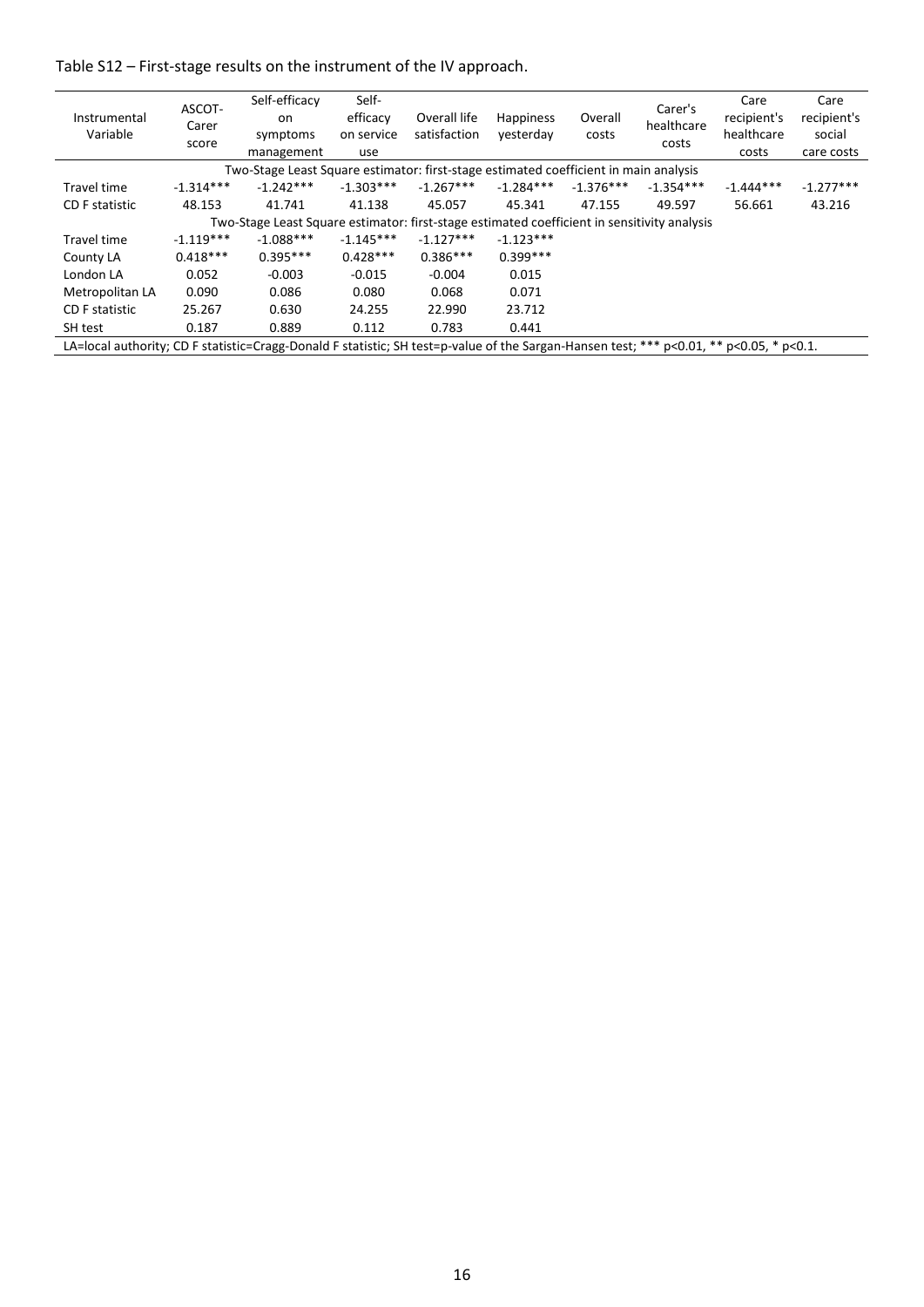|                       | Variable                                 | ASCOT-<br>Carer<br>score | Self-efficacy<br>on<br>symptoms<br>management | Self-<br>efficacy on<br>service<br>use | Overall life<br>satisfaction | Happiness<br>yesterday | Overall<br>costs | Carer's<br>healthcare<br>costs | Care<br>recipient's<br>healthcare<br>costs | Social care<br>costs |
|-----------------------|------------------------------------------|--------------------------|-----------------------------------------------|----------------------------------------|------------------------------|------------------------|------------------|--------------------------------|--------------------------------------------|----------------------|
|                       | Admiral nursing                          | 1.206                    | 1.692                                         | 3.048                                  | 0.126                        | 1.022                  | 78.250           | $-37.698$                      | 132.775                                    | $-339.518$           |
|                       |                                          | (0.832)                  | (2.980)                                       | (2.519)                                | (0.644)                      | (0.641)                | (430.475)        | (182.731)                      | (226.054)                                  | (317.961)            |
|                       | Female                                   | $-0.502$                 | $-2.440$                                      | $-4.634$                               | $-0.247$                     | $-0.125$               | $-28.544$        | 202.795                        | 1.039                                      | $-21.963$            |
|                       |                                          | (0.471)                  | $(1.381)^*$                                   | $(1.223)$ ***                          | (0.304)                      | (0.311)                | (200.534)        | (174.873)                      | (139.468)                                  | (164.331)            |
|                       | 75 years old or older                    | 0.330                    | $-0.670$                                      | $-3.701$                               | 0.657                        | 0.540                  | $-25.490$        | 221.863                        | $-14.220$                                  | 35.980               |
|                       |                                          | (0.504)                  | (1.541)                                       | $(1.216)$ ***                          | $(0.334)$ **                 | (0.342)                | (233.544)        | (188.263)                      | (169.471)                                  | (169.726)            |
|                       | Bachelor's degree                        | $-0.536$                 | $-2.250$                                      | $-2.561$                               | $-0.434$                     | $-0.462$               | 395.374          | $-125.189$                     | $-107.790$                                 | 376.839              |
|                       |                                          | (0.451)                  | $(1.353)*$                                    | $(1.194)$ **                           | (0.282)                      | (0.299)                | $(205.187)^*$    | $(65.191)^*$                   | (92.935)                                   | $(148.976)$ **       |
|                       | Master's degree and above                | $-0.651$                 | $-3.466$                                      | $-2.169$                               | $-0.115$                     | 0.186                  | 390.435          | $-11.330$                      | $-73.337$                                  | 180.982              |
|                       |                                          | (0.688)                  | (2.292)                                       | (1.847)                                | (0.499)                      | (0.504)                | (384.573)        | (285.682)                      | (188.187)                                  | (289.328)            |
|                       | Retired                                  | 0.458                    | 0.829                                         | 2.535                                  | 0.214                        | 0.542                  | 209.323          | 211.057                        | 22.755                                     | 238.874              |
|                       |                                          | (0.440)                  | (1.376)                                       | $(1.183)$ **                           | (0.284)                      | $(0.304)*$             | (203.524)        | (140.206)                      | (138.350)                                  | $(143.209)*$         |
|                       | Some financial difficulties              | $-1.609$                 | $-1.041$                                      | $-3.332$                               | $-0.736$                     | $-1.006$               | 23.628           | $-8.590$                       | 6.982                                      | $-1.702$             |
|                       |                                          | $(0.536)$ ***            | (1.654)                                       | $(1.322)$ **                           | $(0.341)$ **                 | $(0.349)$ ***          | (200.511)        | (84.422)                       | (118.033)                                  | (147.276)            |
|                       |                                          | $-2.418$                 | $-2.033$                                      | $-3.619$                               | $-1.284$                     | $-1.405$               | 52.210           | 154.272                        | $-103.427$                                 | 330.809              |
| Carer characteristics | Severe financial difficulties            | $(0.562)$ ***            | (1.652)                                       | $(1.356)$ ***                          | $(0.352)$ ***                | $(0.374)$ ***          | (218.317)        | (152.217)                      | (123.662)                                  | $(186.860)*$         |
|                       | Prefer not to say financial difficulties | $-2.903$                 | $-1.502$                                      | $-4.510$                               | $-0.795$                     | $-1.218$               | 731.766          | 393.986                        | 398.984                                    | 240.235              |
|                       |                                          | $(0.753)$ ***            | (2.176)                                       | $(1.789)$ **                           | $(0.427)^*$                  | $(0.468)$ ***          | $(433.377)*$     | (283.079)                      | (314.593)                                  | (238.753)            |
|                       |                                          | 7.216                    | 15.135                                        | 9.793                                  | 4.204                        | 4.288                  | 426.686          | $-417.874$                     | $-46.986$                                  | 324.842              |
|                       | EQ-5D score                              | $(1.043)$ ***            | $(3.521)***$                                  | $(2.448)$ ***                          | $(0.886)$ ***                | $(0.933)$ ***          | (392.938)        | (430.666)                      | (271.094)                                  | (344.914)            |
|                       |                                          | 0.854                    | 4.433                                         | 3.272                                  | 1.060                        | 0.941                  | 295.323          | $-142.682$                     | 173.247                                    | 110.006              |
|                       | Joint or not main carer                  | (0.868)                  | $(1.748)$ **                                  | (2.027)                                | $(0.451)$ **                 | $(0.467)$ **           | (463.459)        | (126.331)                      | (309.812)                                  | (256.545)            |
|                       |                                          | $-0.105$                 | 0.247                                         | 0.092                                  | $-0.022$                     | $-0.027$               | 10.382           | $-11.737$                      | 12.825                                     | $-8.790$             |
|                       | Total hours of care                      | $(0.027)$ ***            | $(0.082)$ ***                                 | (0.073)                                | (0.016)                      | (0.017)                | (13.143)         | $(5.933)$ **                   | (8.752)                                    | (9.244)              |
|                       |                                          | $-0.468$                 | 0.150                                         | 0.112                                  | $-0.248$                     | $-0.083$               | $-172.137$       | $-165.672$                     | $-412.900$                                 | 313.522              |
|                       | Caring for 5 years or more               | (0.422)                  | (1.360)                                       | (1.046)                                | (0.258)                      | (0.296)                | (217.238)        | (102.202)                      | $(156.512)$ ***                            | $(161.671)*$         |
|                       |                                          | $-1.348$                 | $-3.144$                                      | $-2.525$                               | $-0.696$                     | $-0.751$               | 24.609           | $-258.181$                     | $-115.666$                                 | 85.345               |
|                       | No replacement for a break               | $(0.421)$ ***            | $(1.229)$ **                                  | $(1.031)$ **                           | $(0.258)$ ***                | $(0.268)$ ***          | (181.394)        | $(134.056)^*$                  | (127.202)                                  | (136.017)            |
|                       |                                          | 0.405                    | 2.800                                         | 2.688                                  | 0.081                        | 0.094                  | 160.927          | 43.467                         | 203.690                                    | $-47.528$            |
|                       | 75 years old or older                    | (0.443)                  | $(1.484)^*$                                   | $(1.177)$ **                           | (0.296)                      | (0.322)                | (191.720)        | (78.937)                       | (132.626)                                  | (140.259)            |
|                       |                                          | 0.869                    | 3.929                                         | 0.424                                  | 0.506                        | 0.733                  | 321.304          | $-76.477$                      | 369.355                                    | $-129.195$           |
| Care recipient        | Symptoms for 11 years or more            | (0.626)                  | $(2.125)$ *                                   | (1.840)                                | (0.382)                      | (0.541)                | (399.610)        | (242.323)                      | (318.194)                                  | (264.733)            |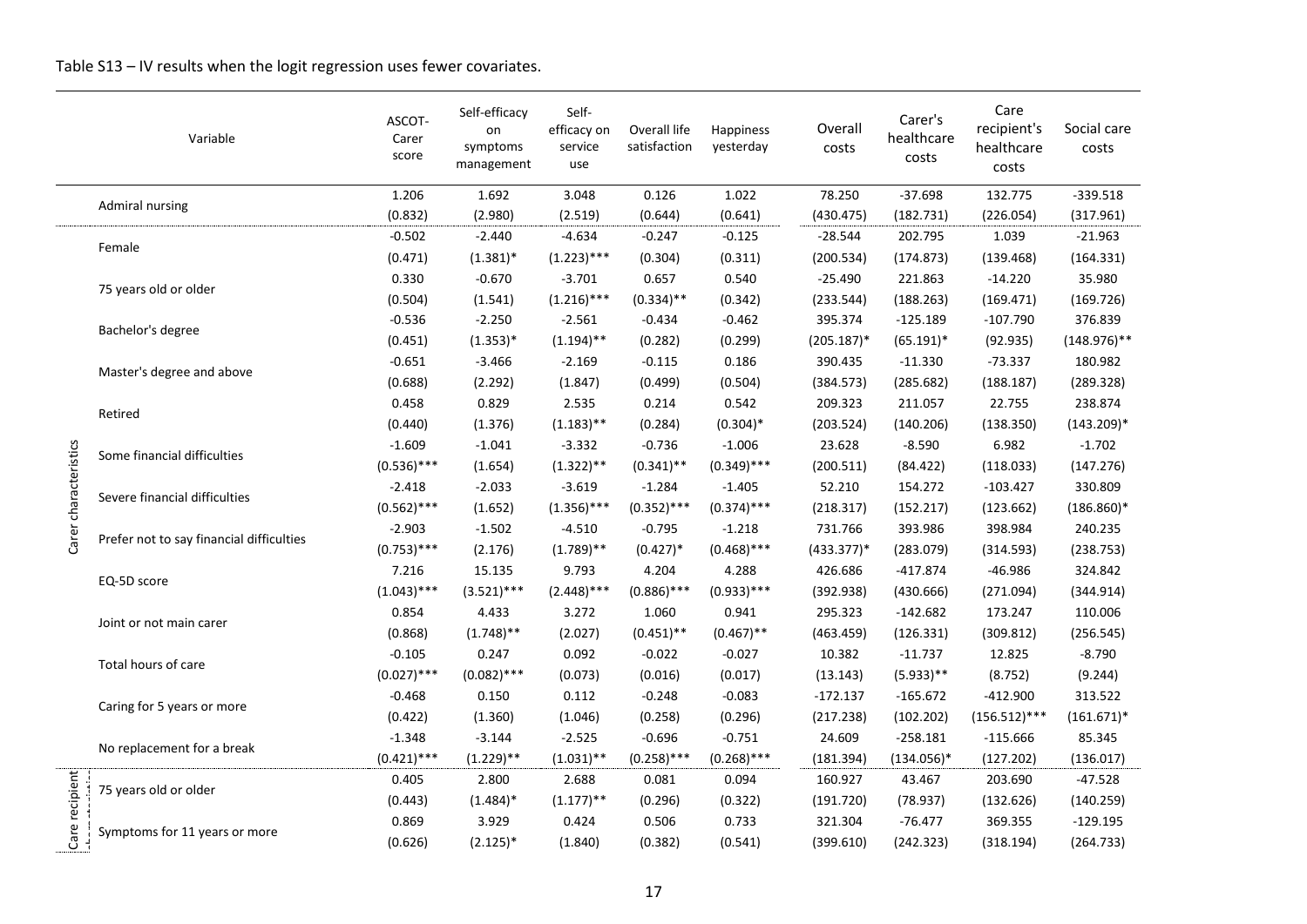| Variable                            | ASCOT-<br>Carer<br>score | Self-efficacy<br>on<br>symptoms<br>management | Self-<br>efficacy on<br>service<br>use | Overall life<br>satisfaction | <b>Happiness</b><br>yesterday | Overall<br>costs | Carer's<br>healthcare<br>costs | Care<br>recipient's<br>healthcare<br>costs | Social care<br>costs |
|-------------------------------------|--------------------------|-----------------------------------------------|----------------------------------------|------------------------------|-------------------------------|------------------|--------------------------------|--------------------------------------------|----------------------|
|                                     | $-1.672$                 | $-7.381$                                      | $-5.344$                               | $-0.099$                     | $-0.074$                      | 272.897          | $-178.472$                     | 202.151                                    | $-243.448$           |
| No diagnosis of dementia/don't know | $(0.916)*$               | $(2.229)$ ***                                 | $(2.472)$ **                           | (0.432)                      | (0.493)                       | (608.973)        | (223.001)                      | (538.307)                                  | (310.076)            |
| Vascular dementia                   | $-0.927$                 | $-1.187$                                      | $-1.561$                               | $-0.075$                     | 0.021                         | $-6.534$         | 24.100                         | 211.136                                    | $-107.603$           |
|                                     | $(0.455)$ **             | (1.405)                                       | (1.181)                                | (0.296)                      | (0.310)                       | (199.681)        | (118.761)                      | $(118.339)^*$                              | (147.352)            |
| Other dementia                      | $-0.636$                 | $-0.410$                                      | $-3.625$                               | $-0.059$                     | 0.179                         | 20.426           | 158.149                        | 246.435                                    | $-112.455$           |
|                                     | (0.432)                  | (1.467)                                       | $(1.145)$ ***                          | (0.313)                      | (0.329)                       | (224.680)        | (171.690)                      | (174.690)                                  | (171.303)            |
|                                     | $-0.660$                 | $-2.493$                                      | $-3.664$                               | $-0.559$                     | $-0.868$                      | $-182.157$       | 47.465                         | $-163.398$                                 | 44.009               |
| Moderate perceived severity         | (0.613)                  | (1.801)                                       | $(1.509)$ **                           | (0.392)                      | $(0.415)$ **                  | (284.872)        | (105.708)                      | (189.087)                                  | (172.782)            |
| Severe perceived severity           | $-2.037$                 | $-4.358$                                      | $-4.017$                               | $-1.261$                     | $-1.543$                      | 546.178          | 477.390                        | 94.181                                     | 561.977              |
|                                     | $(0.689)$ ***            | $(2.158)$ **                                  | $(1.810)$ **                           | $(0.472)$ ***                | $(0.497)$ ***                 | (357.364)        | $(253.730)^*$                  | (245.877)                                  | $(219.377)$ **       |
|                                     | 8.933                    | 17.963                                        | 22.821                                 | 3.335                        | 3.257                         | 65.113           | 332.547                        | 118.415                                    | 43.584               |
| Constant                            | $(1.428)$ ***            | $(4.407)$ ***                                 | $(3.333)$ ***                          | $(1.099)$ ***                | $(1.170)$ ***                 | (558.894)        | (539.411)                      | (408.036)                                  | (424.088)            |
| Observations                        | 281                      | 273                                           | 267                                    | 286                          | 284                           | 227              | 268                            | 258                                        | 266                  |
| R-squared                           | 0.415                    | 0.224                                         | 0.287                                  | 0.318                        | 0.285                         | 0.134            | 0.145                          | 0.112                                      | 0.100                |

Most of the coefficients on dummies are interpreted in relation to the reference category. The reference categories for carer characteristics are respectively: Male, Younger than 75 years old, Below university education, No financial difficulties, Main carer status, Duration of caring under 5 years. The reference categories for the care recipient characteristics are: Younger than 74 years old, Duration of symptoms under 11 years, Mild severity of dementia.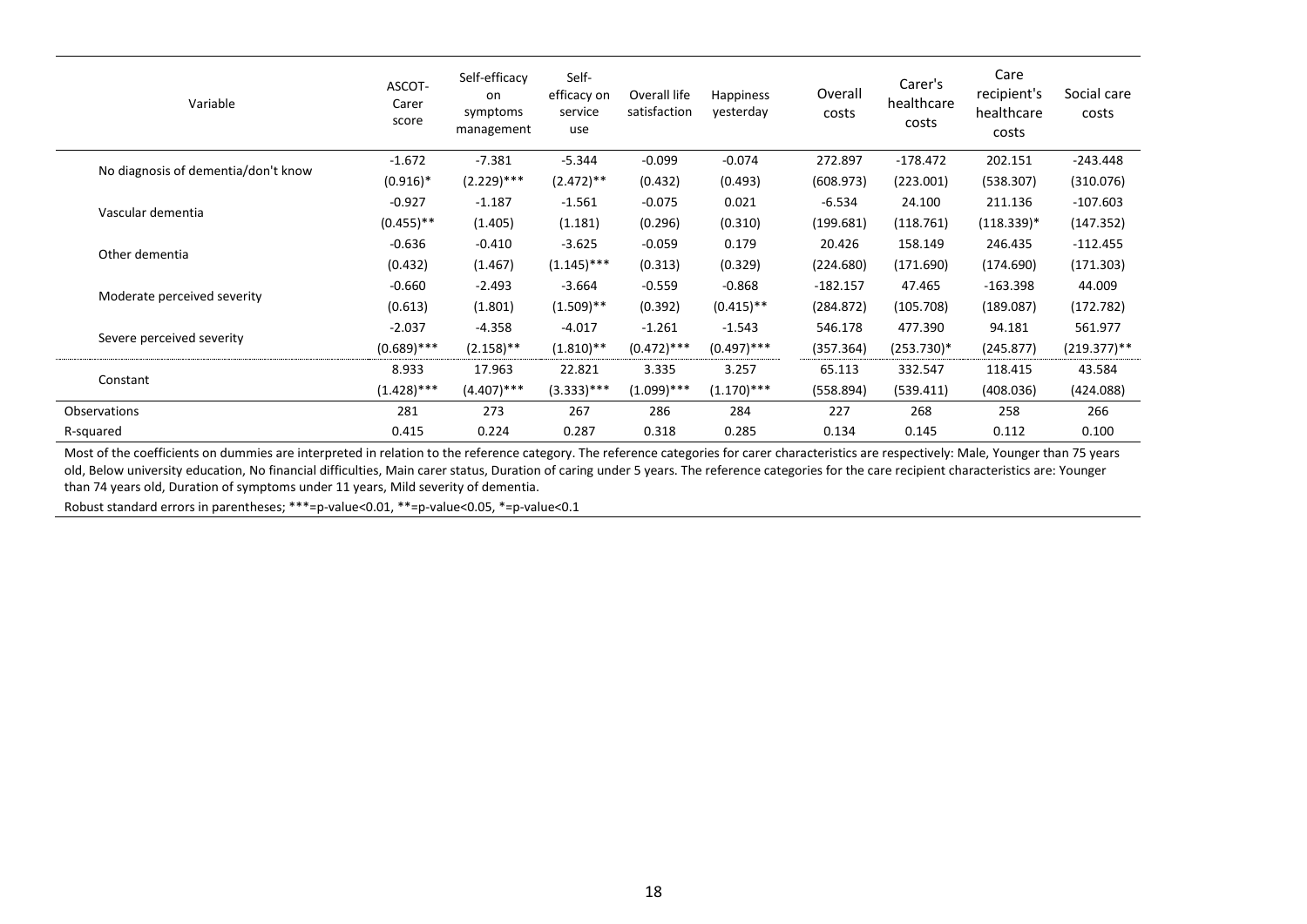

Figure S1 - Distribution of HRQoL and total hours of informal care.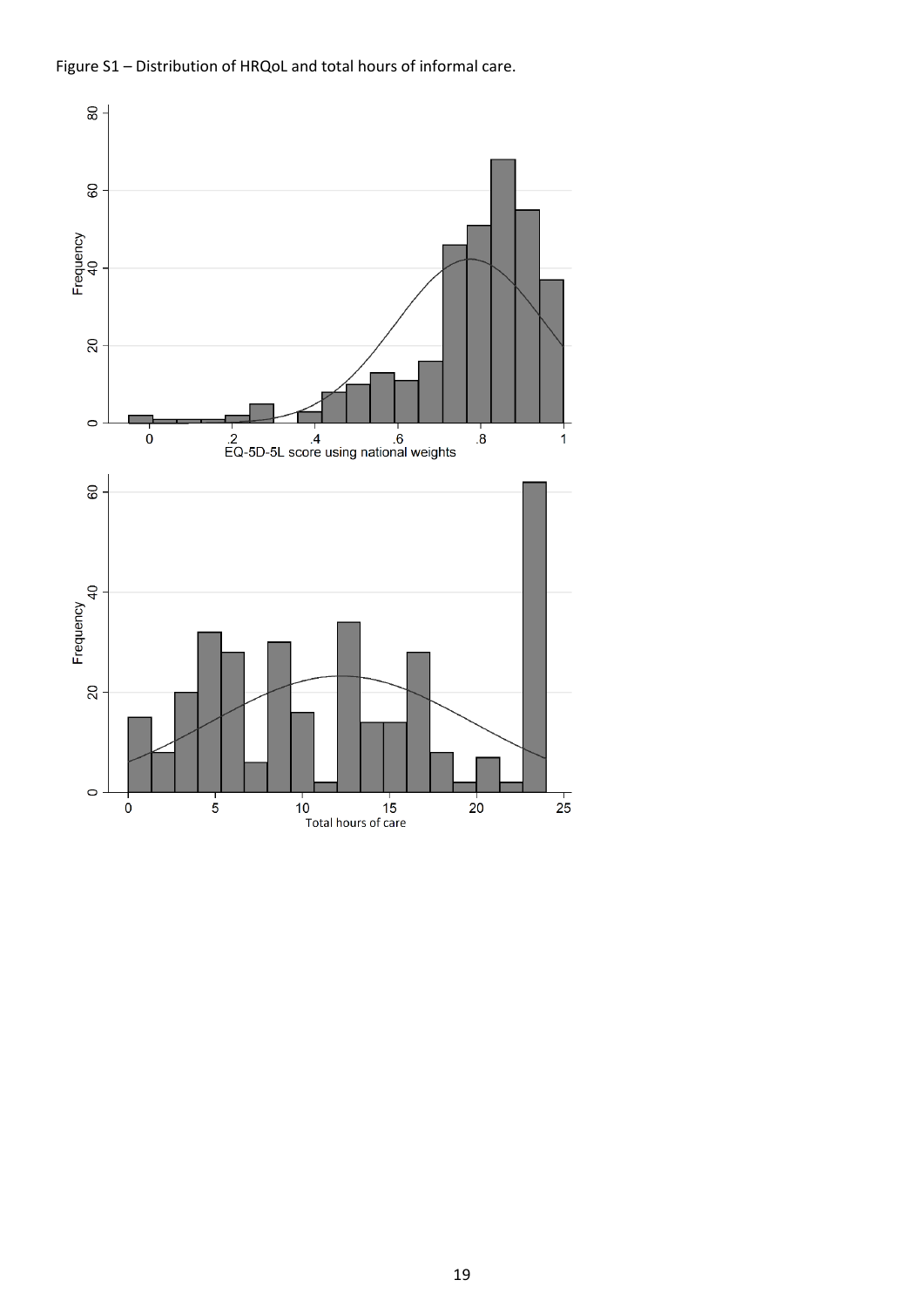Figure S2 - Standardised difference in covariates before and after matching.

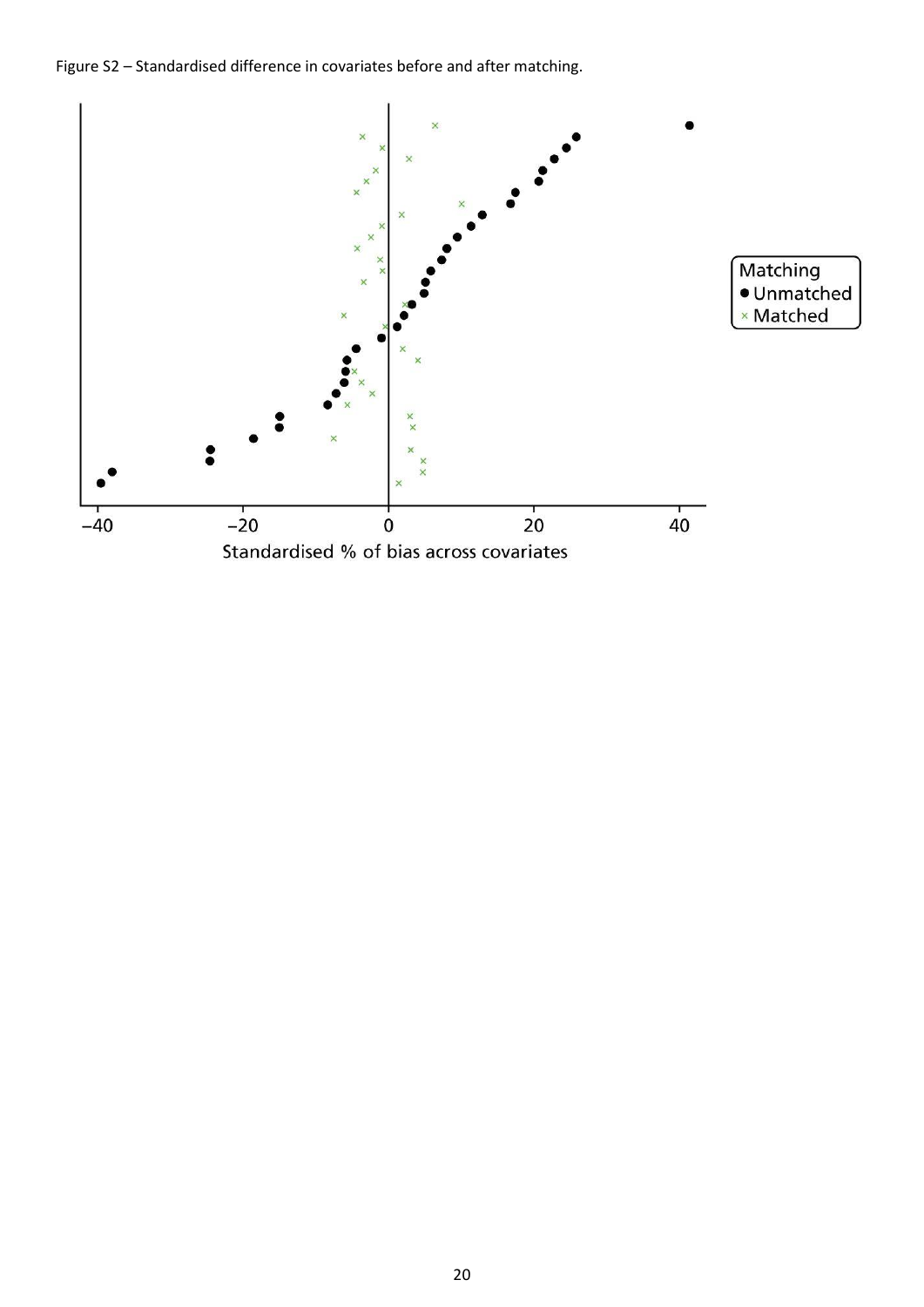Figure S3 - Propensity score overlap before and after matching.